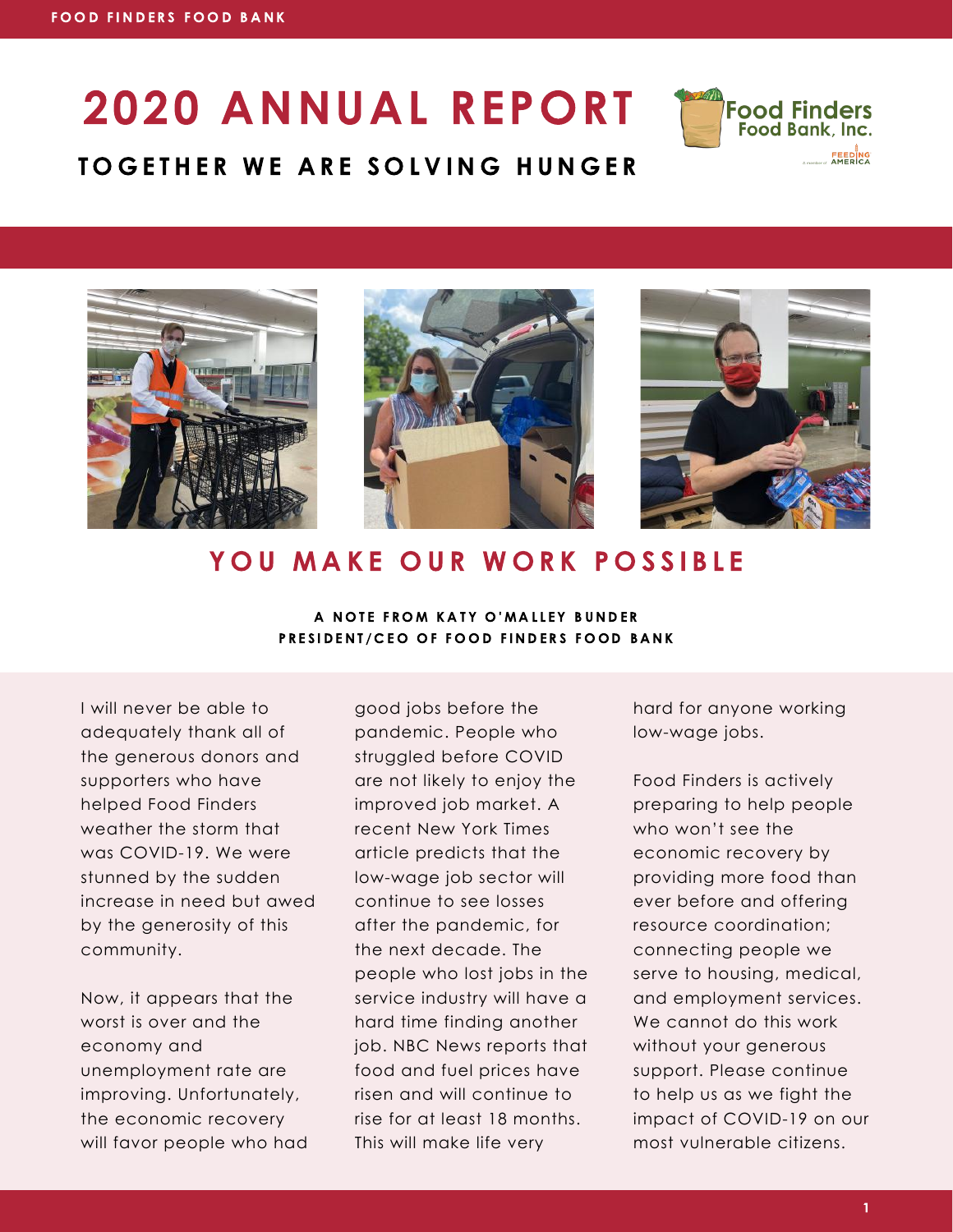

### CLAIRE'S STORY OF HOPE

FOOD FINDERS PROVIDES MORE THAN JUST FOOD STORY BY PURDUE UNIVERSITY STUDENT INTERN, NATALIE WAGNER AMODEO

Claire wants what's best for her family just like every parent. Asking for help is not her first choice, but she has visited Food Finders' Fresh Market a handful of times, expressing her gratitude with each visit. As a young mother, Claire's full time job is taking care of her two small children. The first item on Claire's grocery list is always baby food, and although Jordan and Alex are not yet two years old, getting the food they deserve is at times a luxury. Claire and her spouse juggle a lot of things on their own, and in addition to newfound parenthood, the couple spends what spare time they have studying at

Purdue University. Hoping to eventually earn a steady income, Claire does the absolute most to keep her family afloat. In order to keep up with groceries and other bills, she plans to save money by applying for affordable housing. With help from a resource coordinator at Food Finders, Claire has applied for a subsidized housing voucher, and she and her two children are currently receiving Temporary Assistance for Needy Families (TANF). These benefits help her buy essentials for her family. Without them, Claire would have to choose between necessities like food and housing.

Now, after working with a resource coordinator at Food Finders, she has received a list of local affordable housing complexes and made a plan to contact them after she receives her housing voucher. Claire, like any parent, deserves the immediate care and resources necessary to best support herself and her family.

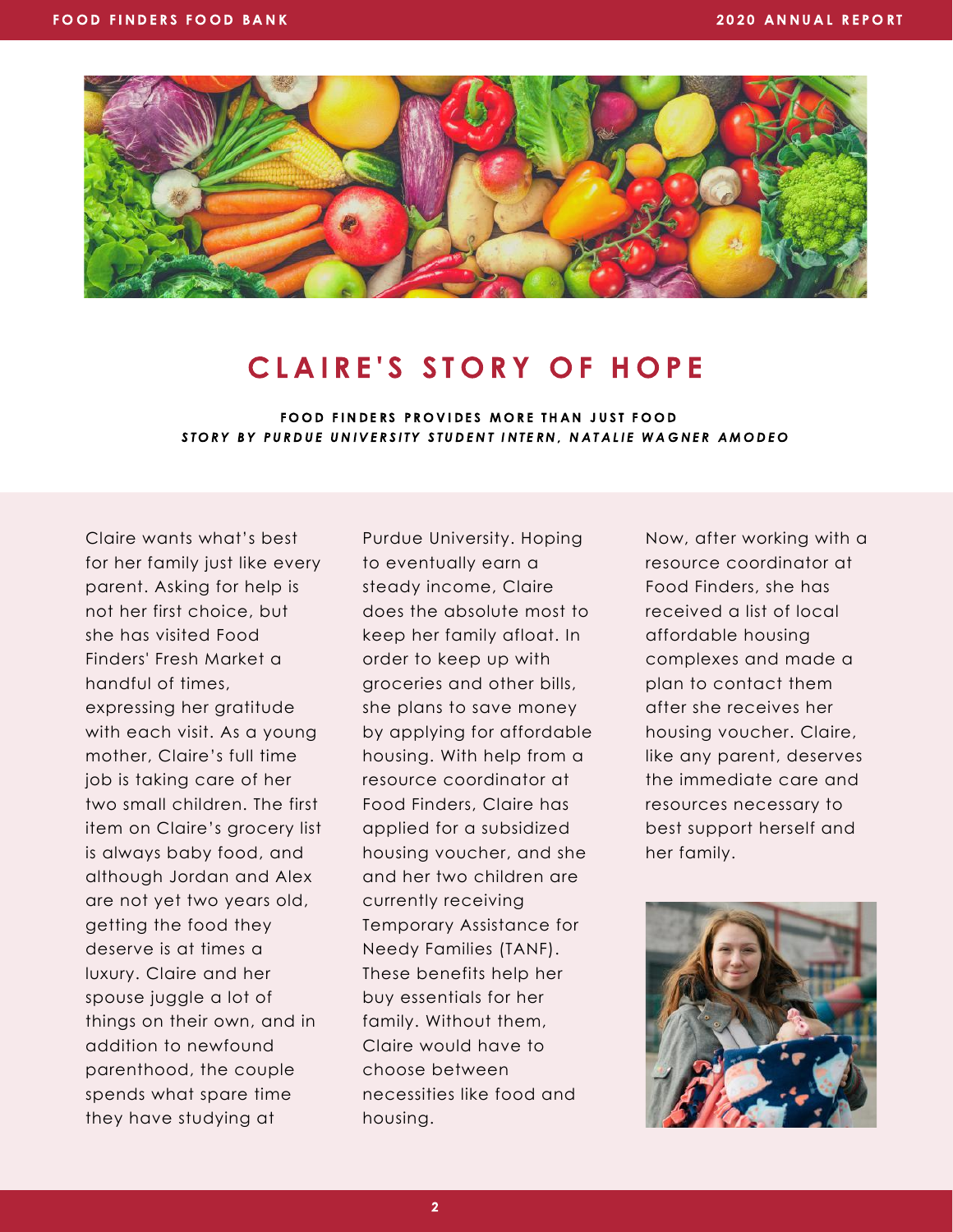### **2020 HIGHLIGHTS**

#### ON THE FRONT LINES OF THE COVID-19 PANDEMIC



or 13,089,346 pounds provided for people facing hunger



of protein provided 2 million pounds



to community resources through the Resource Coordination Program



provided to 2,000 students every week at 75 schools through the BackPack Program



of fresh fruits and 10.9 million meals **10.9 million pounds** 

vegetables provided



### 3 million meals served

to 73K households through the J.P. Lisack Community Food Pantry



offered at the Food Resource & Education Center and virtually through our YouTube channel



#### 100,770 backpacks 3.7 million pounds

of food provided to 42,420 households through the Mobile Pantry Program



served by volunteers and Indiana National Guard members 56,228 hours



#### 4,936,537 pounds

of food provided through the Agency Partner Program

Thanks to the Indiana National Guard for providing critical support for Food Finders' operations in 2020.





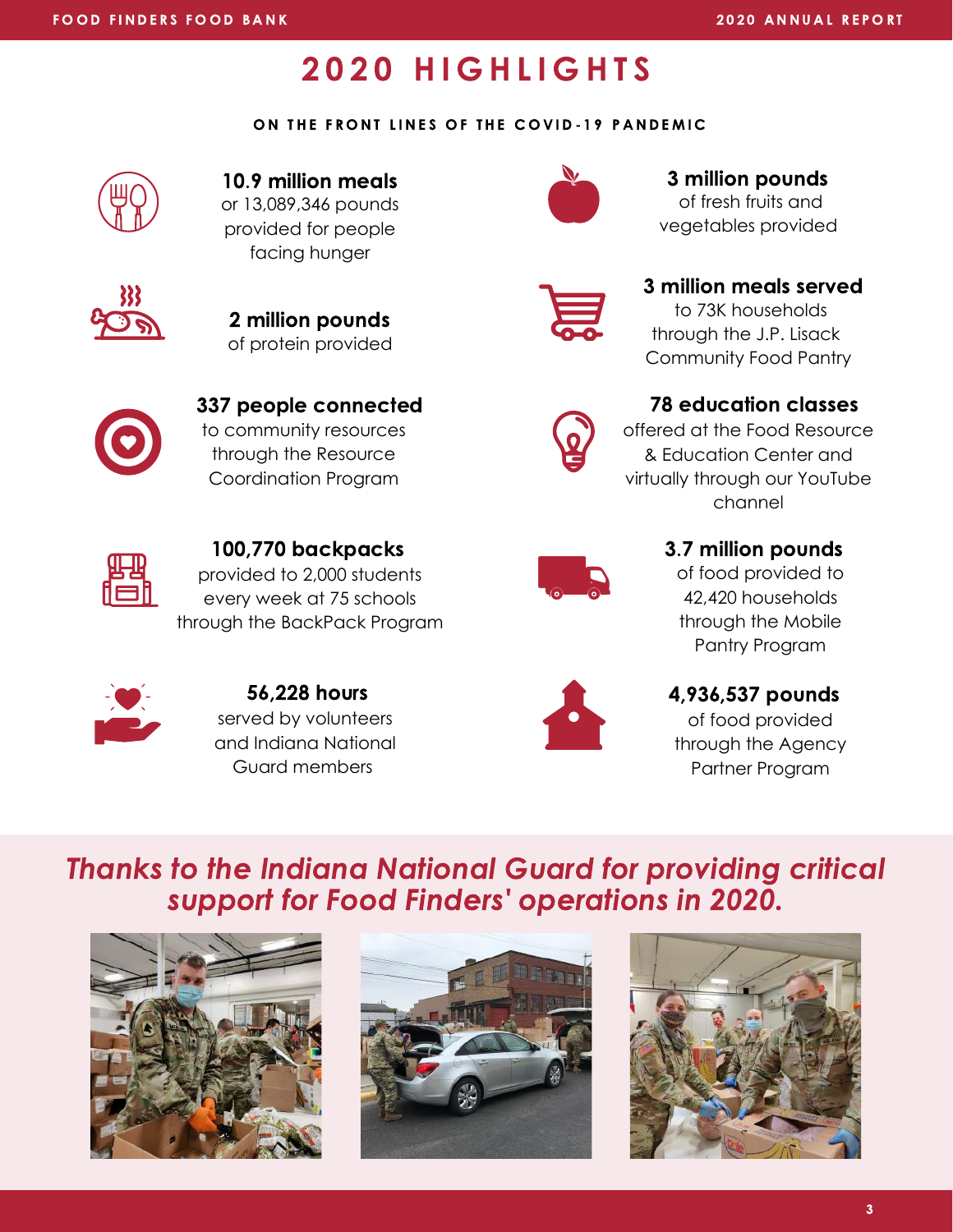### MAJOR GIFTS

#### THANK YOU TO THE FOLLOWING FOUNDATIONS, BUSINESSES AND ORGANIZATIONS WHO PROVIDED CONTRIBUTIONS OF \$10,000 OR MORE TO THE FOOD BANK FROM OCTOBER 2019 -SEPTEMBER 2020 (FY20).

Alfred J. McAllister & Dorothy N. McAllister Foundation Alpha Gamma Delta Foundation Anthem Archer Daniels Midland Arconic Foundation Barash Law LLC Bauer Family Resources Bayer Fund Bob Rohrman Subaru Cargill Incorporated Caterpillar Foundation Caterpillar Foundation through Feeding America Coffin Family Foundation Community Foundation of Howard County ConAgra Brands Foundation through Feeding America Dr. Michael and Maria Hogan Charitable Fund Feeding America Fiat Chrysler Automobiles Foundation

First Merchants Corporation First Reformed Church of Wheatfield Friends of Downtown, Inc. Hartman Charitable Trust Indiana Packers Corporation Indiana University Health West Central Region Lafayette Rotary Club Foundation Macy's Montgomery County Youth Service Bureau National Council on Aging Negley Flinn Charitable Foundation Old National Bank Old National Bank Foundation Olson Family Fund Scheumann Foundation Inc. SL Gimbel Foundation Southwire through Feeding America Subaru of America, Inc. through Feeding America

Susan's Freeman Bay Tate and Lyle Ingredients Americas LLC Tempest Homes The Community Foundation of Greater Lafayette The Glick Fund The Kroger Co. Foundation TJX Foundation through Feeding America Tyson Foods United Way for Clinton County United Way of Cass County United Way of Greater Lafayette United Way serving Howard and Tipton counties United Way of Miami County Walmart Foundation through Feeding America West Street Christian Church of Tipton Western Indiana Community Foundation White County United Way

*For a full list of donors, supporters and community partners, visit our website food-finders.org.*

### INVESTING IN OUR MISSION Thank you for making our work possible!

*Full financials are available on our website www.food-finders.org.*

#### REVENUE SOURCES FOOD SOURCES



\$5,907,772 in FY20 13,405,055 pounds received in FY20

| USDA commodities 51%                   |
|----------------------------------------|
| <b>Retail donations 17%</b>            |
| <b>Purchased product 13%</b>           |
| <b>Feeding America 9%</b>              |
| Other food banks 6%                    |
| <b>Individuals &amp; businesses 2%</b> |
| Food drives $\leq 1\%$                 |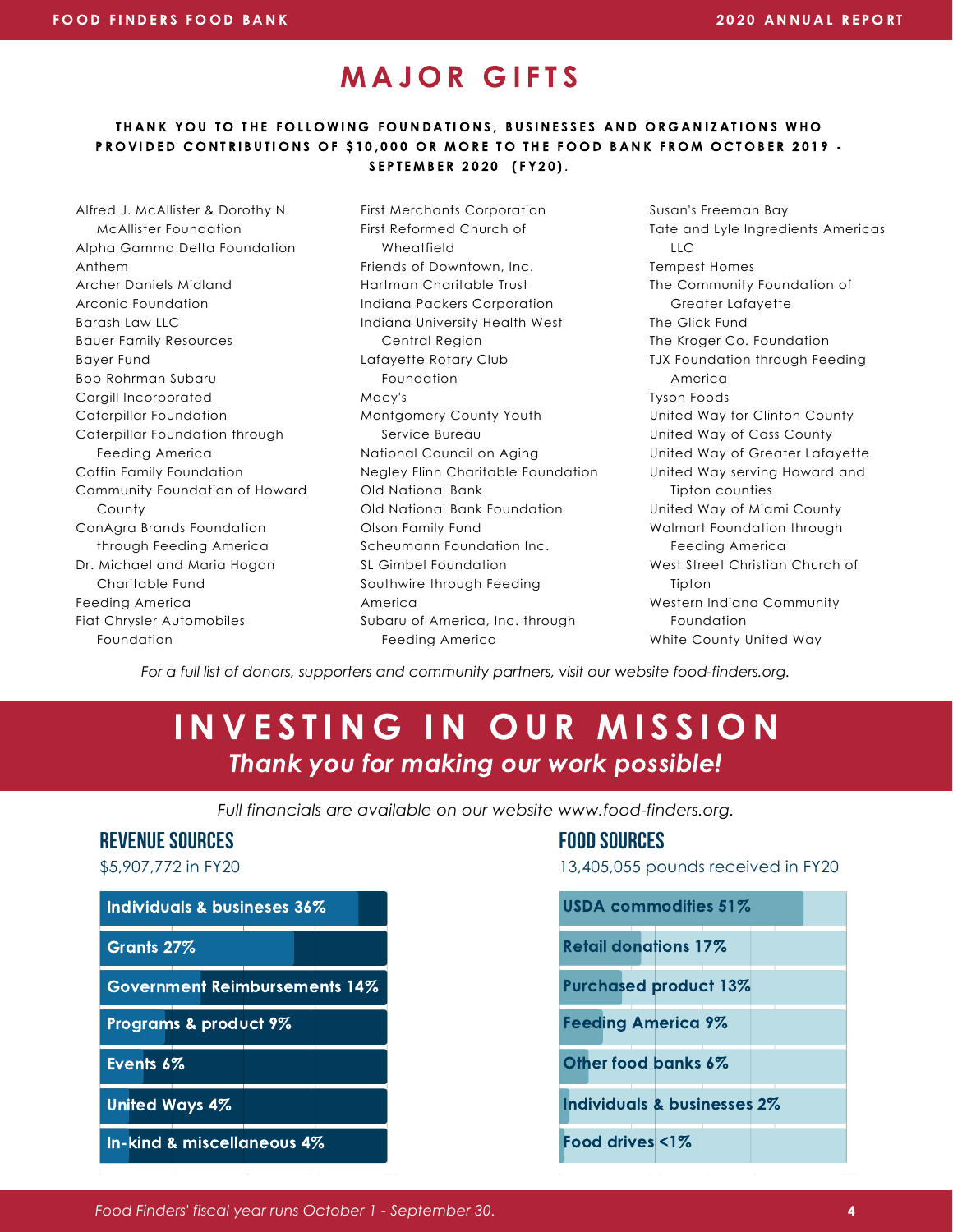### COVID-19 DRAWS ATTENTION TO H O M E B O U N D S E N I O R S

#### FOOD FINDERS RESPONDS WITH EXPANDED SENIOR PROGRAM

The COVID-19 pandemic immediately changed operations at the food bank. With businesses closing and people sheltering in place, Food Finders had to quickly adapt to ensure the nutritional needs of our community members were met. The need for emergency home delivery became clear after many people quarantining or unable to leave their homes due to high risk health concerns called Food Finders. The food bank responded by making weekly food box deliveries.

With the help of funding from Enterprise Rent-A-Car Foundation through Feeding America, Food Finders was able to expand this program and reimagine the Senior Grocery Program.

Food Finders is taking a fivepronged approach to addressing senior hunger through: delivery for qualifying homebound seniors in Tippecanoe County, senior shopping hours at the Fresh Market, senior specialized resource coordination, satellite senioronly pantry options throughout the food bank's service area and targeted food distributions at five affordable senior housing facilities in Greater Lafayette.

Food Finders has delivered nutritious food twice a month to nearly 300 seniors at Fairington Apartments, The Tippecanoe County Senior Center, Fowler Apartments, Friendship House Communities and The Historic Jefferson Centre.

Recently, Jepsey, a senior at one of the sites shared, "The food boxes are very nice. We are able to stock up and it's healthy."

Through this grant funding, Food Finders aims to meet seniors' nutritional needs. The Indiana USDA reported there are more than 19,000 adults ages 65+ living below 150% of the federal poverty guidelines across Food Finders' service area. As the baby boomer generation ages, they will become the largest group of seniors, so the need for food resources will continue to increase in the coming years.

These programs are made possible through volunteers, supporters and community partners. Together we are ending senior hunger.

#### **LAFAYETTE** K O H L ' S

#### A COMMUNITY WITH HEART PROGRAM

Last spring, Food Finders had to quickly shift operations to respond to the safety concerns and the growing need presented by the coronavirus.

One of the ways the food bank did this was to hold drive-through distributions at the Tippecanoe Mall. These distributions allowed people in our community to safely remain in their cars while nutritious food was loaded into their vehicles.

Later in the year, the food bank was notified that Kohl's employees had nominated Food Finders Food Bank to receive a \$100,000 grant through their A Community with Heart Program. Kohl's employees shared that they saw how many people Food Finders was able to help through the drive-through distributions at the mall and

wanted to support family health and wellness in Tippecanoe County.

"What makes this award so special to our team is that we didn't apply for it," said Kier Crites, Chief Engagement Officer at Food Finders. "Someone in the community saw the work we were doing and the difference we are making and nominated us for it. That means the world to us." Thank you to the Lafayette Kohl's for their support and for joining the fight against hunger.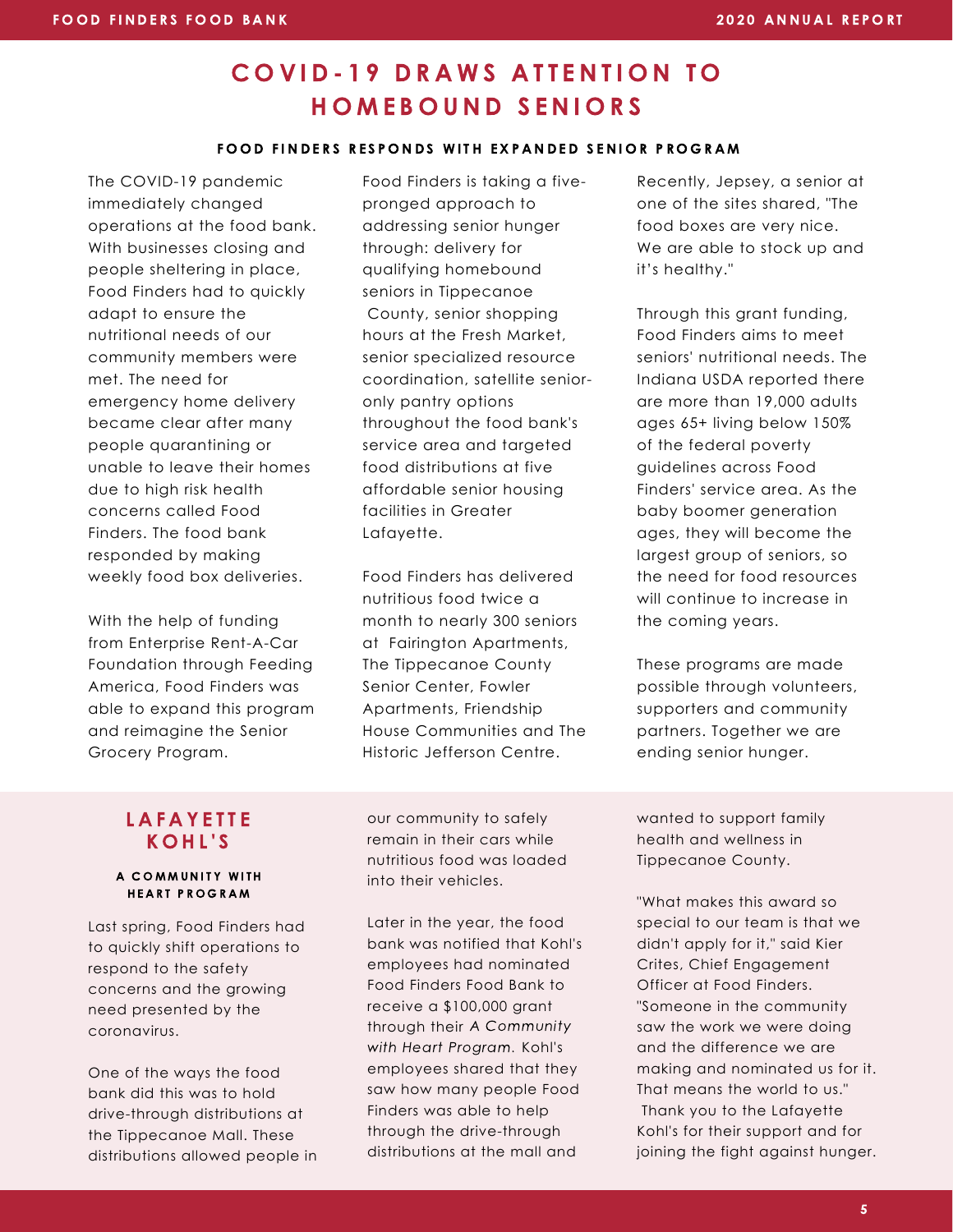

1204 Greenbush Street Lafayette, IN 47904



### 2020 Annual Report

# **UPCOMING EVENTS**

- FFFB Virtual Town Hall with Katy Bunder "How We Can End Hunger in the U.S." *Thursday, April 1 at 11:30 am*
- Virtual Blue Jean Ball Fundraiser *Saturday, May 1 at 5 pm*
- Stamp Out Hunger National Letter Carriers' Food Drive *Saturday, May 8*
- Hunger Action Month *September*
- **Hunger Hike** *Sunday, September 19*
- Drive Away Hunger Fall Food Drive *October 15 - December 3*

*For complete event details, visit our website www.food-finders.org.*



The impact of our 365 Society members is remarkable. A one-time gift of \$50 will provide 150 meals, but your monthly gift of \$50 will provide 1,800 meals a year!

The 365 Society is a special group of supporters who make monthly recurring gifts to Food Finders Food Bank. This dependable support allows us to plan for the year ahead and gives us the opportunity to feed as many people as possible.

> Contact our Development Department for assistance at 765.471.0062 x 221.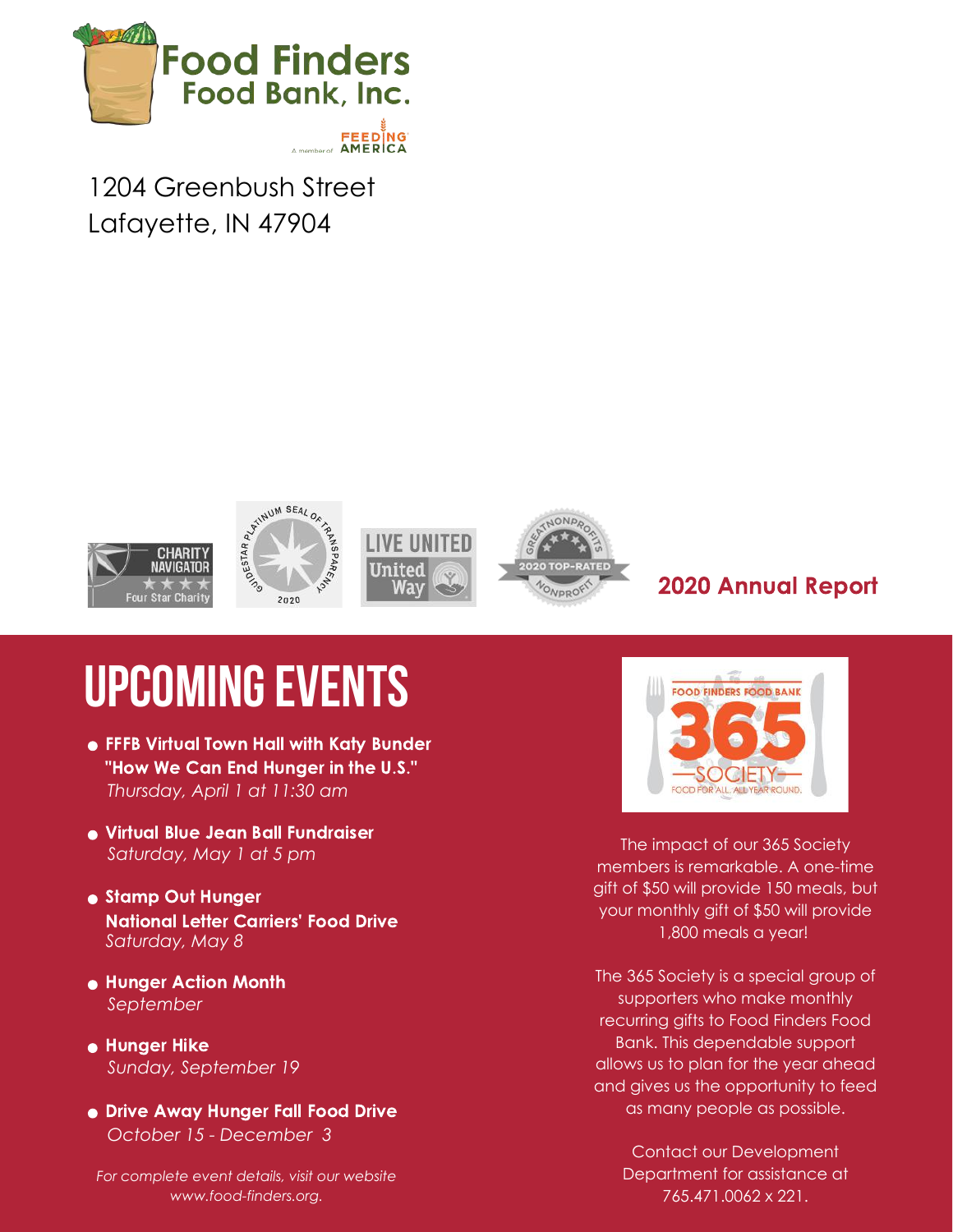## A G E N C Y P A R T N E R S : FO O D P A N T R I E S , MEAL PROGRAMS & SOUP KITCHENS

THE CORE OF OUR WORK, OUR AGENCY PARTNERS, WORKED TIRELESSLY A CROSS OUR 16-COUNTY SERVICE AREA TO DISTRIBUTE FOOD TO PEOPLE IN NEED.

#### BENTON COUNTY

Fowler Baptist Church/Open Arms Food Pantry Freedom Community Church

#### CARROLL COUNTY

Carroll County Food Pantry - Delphi Carroll County Food Pantry - Flora Burlington Church of Christ First Assembly of God - Delphi First Baptist Church Carroll Co.

#### CASS COUNTY

Emmaus Mission Center Miami Baptist Church Salvation Army - Cass Co. Trinity Episcopal Church

#### CLINTON COUNTY

FOOD Michigantown/ Michigantown United Methodist Church Frankfort First Church of the Nazarene Isaiah 55 Food Pantry Rossville Community Food Pantry Salvation Army - Clinton County Missions International/ Jesucristo El Camino Stone Soup Food Pantry Way Out Sober Living Home, Inc.

#### FOUNTAIN COUNTY

Area Sharing Kindness Veedersburg Church of God Attica Free Methodist Church Benson Chapel United Methodist Church/ Covington Community Food Pantry Community Action Program (CAP) Covington Church of the Nazarene Hope Springs Safe House

#### FULTON COUNTY

Kewanna Community Food Pantry Matthew's Market/The Cross Church Akron Church of God Pilgrim Holiness Lighthouse Church

#### HOWARD COUNTY

Hands of Grace Storehouse/ Foursquare Church Howard Haven New Hope Church Samaritan Love Center Zion Church/Solomon Ministries Bethel Tabernacle Church of God Gilead House New Life Assembly of God New Testament Apostolic Church Salvation Army Howard County Wayman Chapel A.M.E. Church

#### JASPER COUNTY

Good Samaritan North Central Indiana Rural Crisis Center Sorrowful Mother Parish Good Neighbor The Bridge Food Pantry

#### MIAMI COUNTY

Miami Nation of Indians of Indiana Salvation Army - Miami County Macy Food Pantry Miami Co. Helping Hands

#### MONTGOMERY COUNTY

Church Alive Family Crisis Shelter FISH of Montgomery County Grace & Mercy Ministries Calvary Chapel of Crawfordsville Crawfordsville Adult Resource Academy Ladoga Christian Church/ Mountie Mission New Richmond Christian Church

#### NEWTON COUNTY

Community Reformed Church of Roselawn Faith Harvest Food Pantry at The River Church Newton County Community Services Covenant Federated Church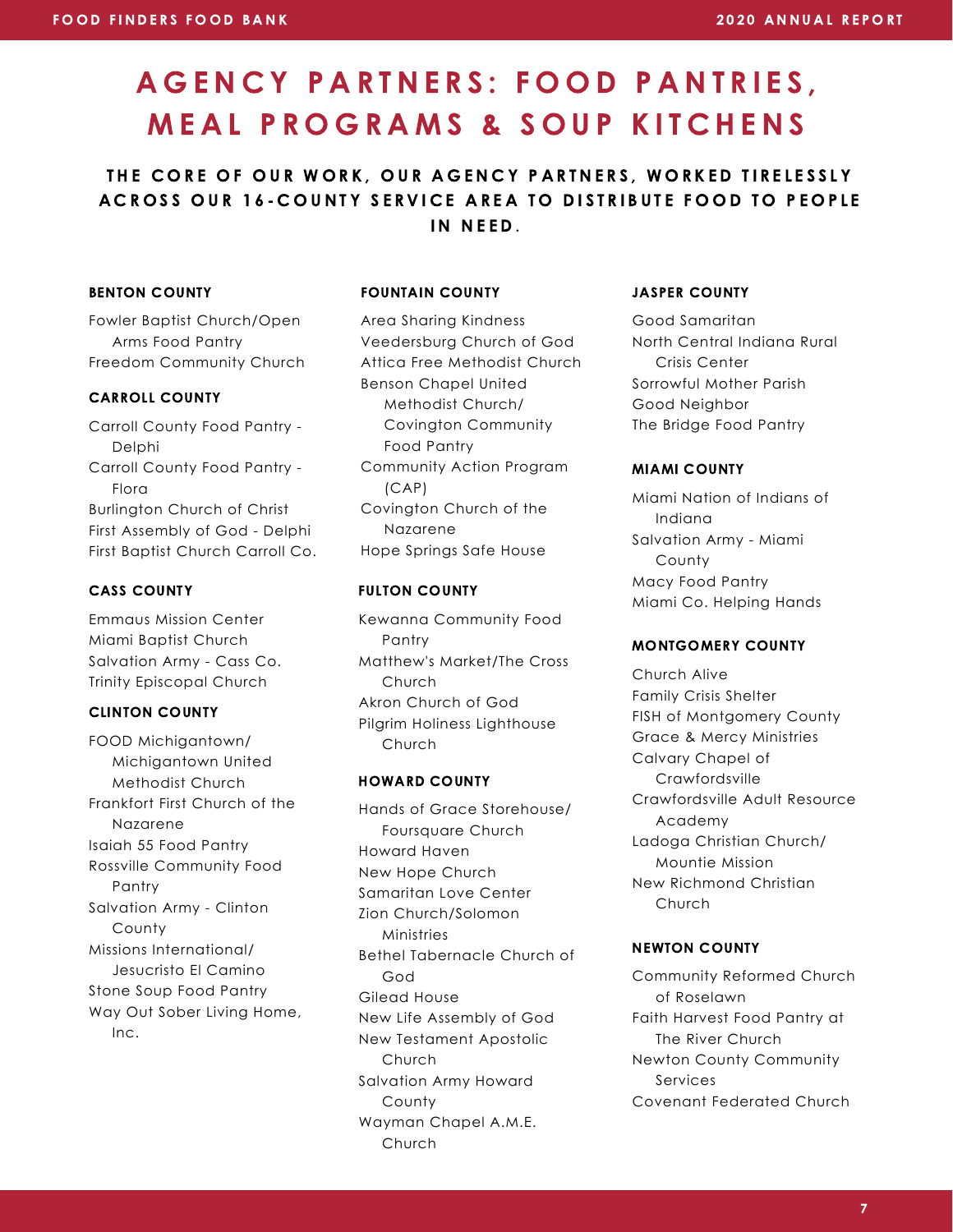## A G E N C Y P A R T N E R S : FO O D P A N T R I E S , MEAL PROGRAMS & SOUP KITCHENS

#### THE CORE OF OUR WORK, OUR AGENCY PARTNERS, WORKED TIRELESSLY A CROSS OUR 16-COUNTY SERVICE AREA TO DISTRIBUTE FOOD TO PEOPLE IN NEED.

#### PULASKI COUNTY

Neighbor to Neighbor Food Pantry Pulaski County Human Services Bread of Life Food Pantry

#### TIPPECANOE COUNTY

Brady Lane Church of Christ Elmwood Church of Christ JP Lisack Community Food Pantry at Food Finders River City Community Center Food Pantry Saint Ann's Soup Kitchen/Saint Matthews Care & Share Saint James Lutheran Church Salvation Army - Tippecanoe County Tippecanoe County United Food Pantry TMP Mobiles Wea Ridge Baptist Church YWCA DVIPP A Better Life-Brianna's Hope ACE/Baptist Student Foundation at Purdue, INC Area IV Agency on Aging and Community Action Programs, Inc. Battle Ground UMC Bauer Family Resources Bethlehem Holy Temple Church Clarks Hill Christian Church Community Cancer Network Connection Point Church Evangelical Covenant Church Evergreen Wesleyan Church

Family Promise of Greater Lafayette Graduate Union Counselors Association Hartford Hub Health Hut Home With Hope It's My Closet Jessie's Kids Foundation/Cary Home Lafayette Transitional Housing Center Lafayette Urban Ministry After School Program Lighthouse Recovery Home LUM Protein Pantry Oakland Elementary School Food Pantry Tippecanoe Villa Whole Truth Apostolic Faith Assembly Inc.

#### TIPTON COUNTY

Good Shepherd Dudley Lacey Memorial FP/ Windfall UMC Good Shepherd

#### WARREN COUNTY

FFFB Warren County Mobile Pantry A Better Way Co-Op Region 4 Agency

#### WHITE COUNTY

Monon Food Bank White County Food Pantry Brookston United Methodist Church Volunteers Helping Seniors CDC Resources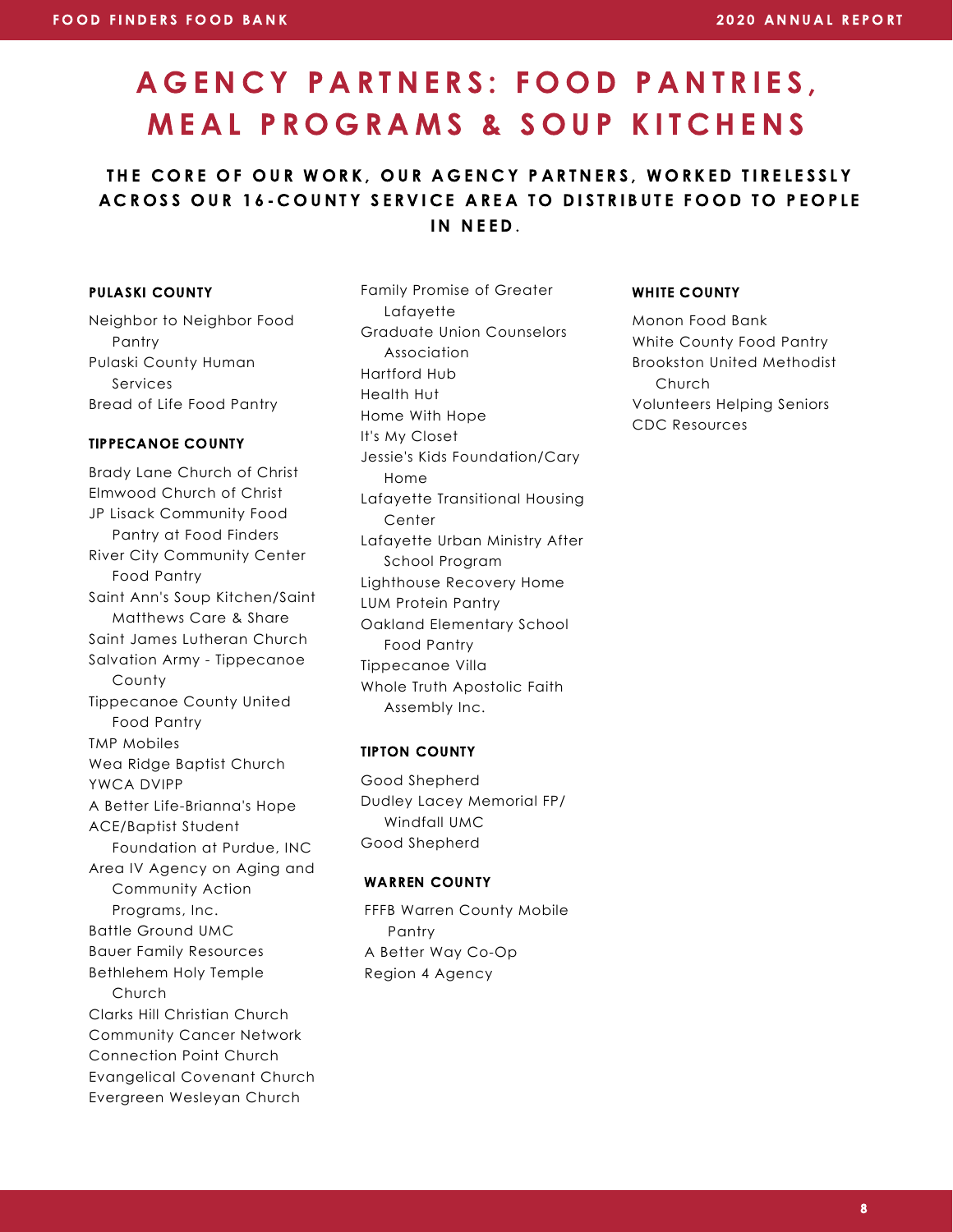### MOBILE PANTRY PROGRAM PARTNERS

### THESE INDIVIDUALS, GROUPS AND BUSINESSES HELPED FOOD FINDERS BRING THE MOBILE PANTRY PROGRAM TO EACH OF THE 16 COUNTIES WE SERVE. THANK YOU!

#### MOBILE PANTRY PROGRAM **SPONSORS**

ADM Grain Anthem Bauer Family Resources Bayer Fund Center Township of Howard County Ceres Solutions & Land O' Lakes Clinton County Health Department Conaway Family Crestview Community Church Dayton United Methodist Church Farm Bureau of Warren County Lilly Endowment Mill Creek Church Raver & Nichols Families Stewart Grain, Inc. Sycamore Acres Tyson United Way of Cass County United Way of Clinton County West Street Christian Church Wheatland Ave United Methodist Church

#### MOBILE PANTRY PROGRAM HOST SITES

All Saints Catholic Church Amboy Friends Church American Reformed Church Area Sharing Kindness Food Pantry Attica High School Boys & Girls Club of Clinton County

Calvary Presbyterian Church Carroll County Fairgrounds Carroll County Food Pantry - Delphi Carroll County Food Pantry - Flora Clinton County Fairgrounds Covington First Assembly Crawfordsville First UMC Crestview Community Church Dayton United Methodist Church Delphi Community Elementary School Delphi Community Middle School Delphi United Methodist Church Earl Park Fire Department First Baptist Church of Galveston First Christian Church First Evangelical Presbyterian Church of Frankfort Fountain Central Jr/Sr High School Fountain Stone Fulton County Fairgrounds Grace & Mercy Ministries Grace United Methodist Church Hands of Grace Church Harmony Baptist Church Hillcrest Baptist Church Hillsboro Church of the Nazarene Inventrek Tech Park Ivy Tech Logansport Campus Kewanna Food Pantry LifeGate Church

Linden United Methodist Church Logansport High School Matthew's Market Mexico Church of the Brethren Mill Creek Church Morocco Community Building New Hope Church Our Lady of the Lakes Catholic Church PCHS Westside Center Pine Village United Methodist Church Revolution Community Church River City Church Community Center Rochester Community High School Ross Medical Education **Center** Royal Center Family Life Center Second Missionary Baptist Church St. Boniface Church St. Charles Catholic Church St. Joseph Catholic Church Tipton County Fairgrounds Titan Offices Tri-County Intermediate School Wabash Valley Bible Baptist Church Wayman Chapel Webb Chapel UMC West Lebanon Fire **Department** Wheatland Ave UMC Wolcott Community Center Woodland Church of God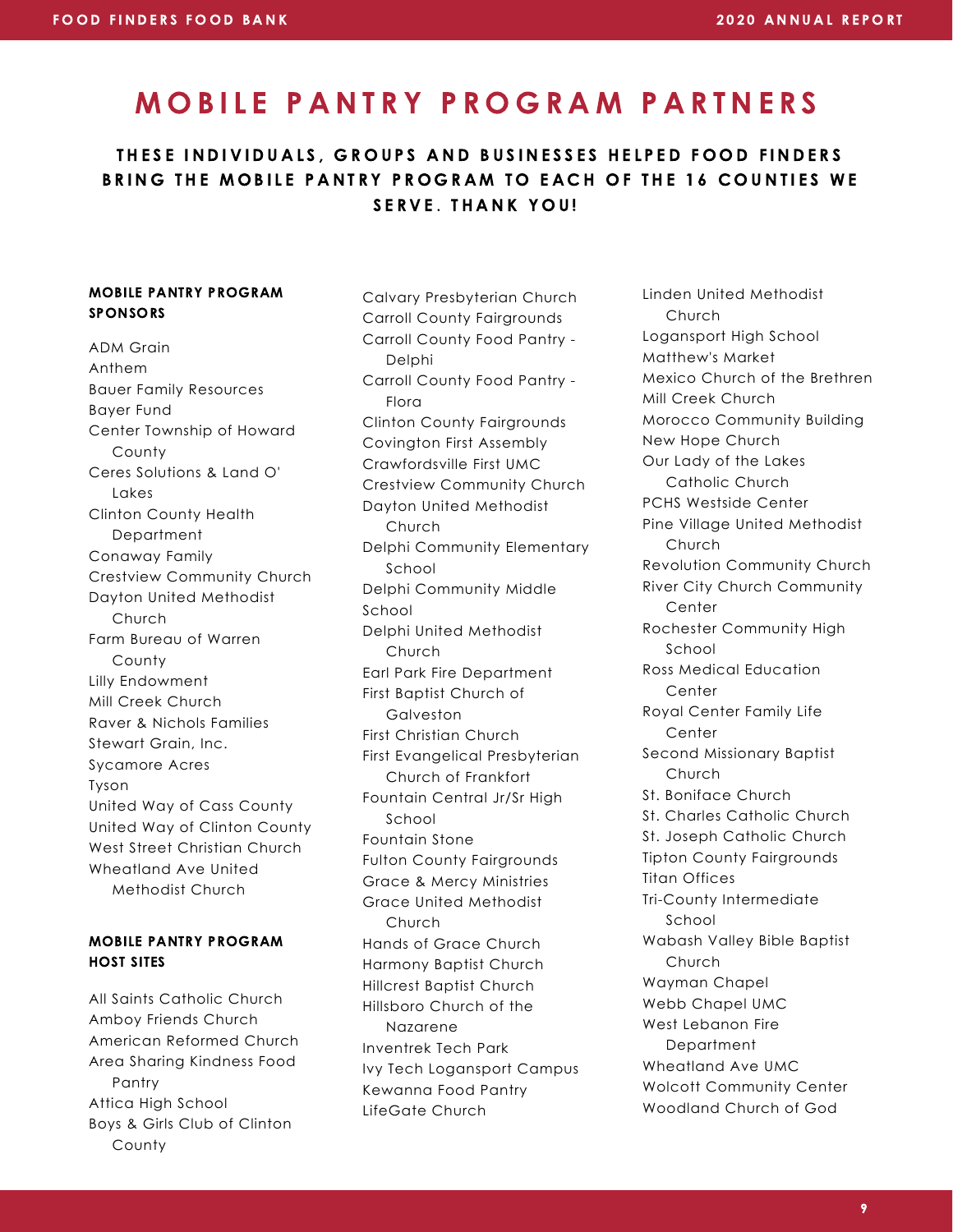### B A C K P A C K P R O G R A M P A R T N E R S

THESE DEDICATED PARTNERS AND SCHOOL ADMINISTRATORS BROUGHT HELP AND HOPE TO CHILDREN ACROSS NORTH CENTRAL INDIANA BY RAISING FUNDS, PACKING BACKPACKS FULL OF FOOD, AND DISTRIBUTING 100,077 BACKPACKS THROUGH 75 SITES THROUGHOUT THE 2019-2020 SCHOOL YEAR.

#### BACKPACK SCHOOLS

Attica Elementary Battle Ground Elementary Bauer Head Start Bon Air Elementary Boulevard/Pettit Park Burnett Creek Carroll Elementary Caston Elementary Cole Elementary Columbia Elementary Covington Christian Covington Elementary Crawfordsville Middle School Darrough Chapel Dayton Elementary Delphi Community Elementary Demotte Christian DeMotte Elementary Earhart Elementary Eastern Pulaski Elementary Edgelea Elementary Fairview Elementary Fountain/Warren Head Start Franklin Elementary Frontier Elementary Fuzzy Bear Early Developmental Preschool Glen Acres Elementary Happy Hollow Elementary Hershey Elementary Hoover Elementary Hose Elementary Howard Elementary Kankakee Valley Intermediate Kankakee Valley Middle/High School K-IRPC Head Start

Klondike Elementary Klondike Middle School Ladoga Elementary Lake Village Elementary Landis Elementary Lewis Cass Elementary Lewis Cass Jr. High Lincoln Elementary Mayflower Mill Elementary Miami Elementary Miller Elementary Mintonye Elementary Morocco Elementary Murdock Elementary New Beginnings Early Learning New Market Elementary Nicholson Elementary North Miami Elementary North Miami Middle/High School North Montgomery Early Learning Academy Northridge Middle School Northwestern Elementary Otterbein Elementary Pine Village Elementary Pioneer Elementary Pleasant Hill Elementary Rensselaer Central Primary School Rochester Middle School Rochester-Columbia **Elementary** Rochester-Riddle Elementary Rossville Schools Sommer Elementary South Newton Elementary South Peru

Southmont Jr. High School Southeast Fountain and Fountain Central High School Southwestern Middle School Tecumseh Jr. High School Tipton Elementary West Street **Church** Tipton Elementary Wesleyan Church Tri-County High School United Way of Howard County Vinton Elementary Wabash Early Learning Academy Walnut Elementary Warren Central Elementary Wea Ridge Elementary West Lafayette Intermediate Wheatfield Elementary School Wilson Family Literacy Preschool Winamac Head Start Woodland Elementary Wyandotte Elementary School

#### BACKPACK PACKING PARTNERS

American Refored Church Attica Elementary School Battle Ground Lions Club Benson Chapel Bethany Presbyterian Church Bringhurst United Methodist **Church** Brook United Methodist Church Burnett Creek Caston High School Christ United Methodist Church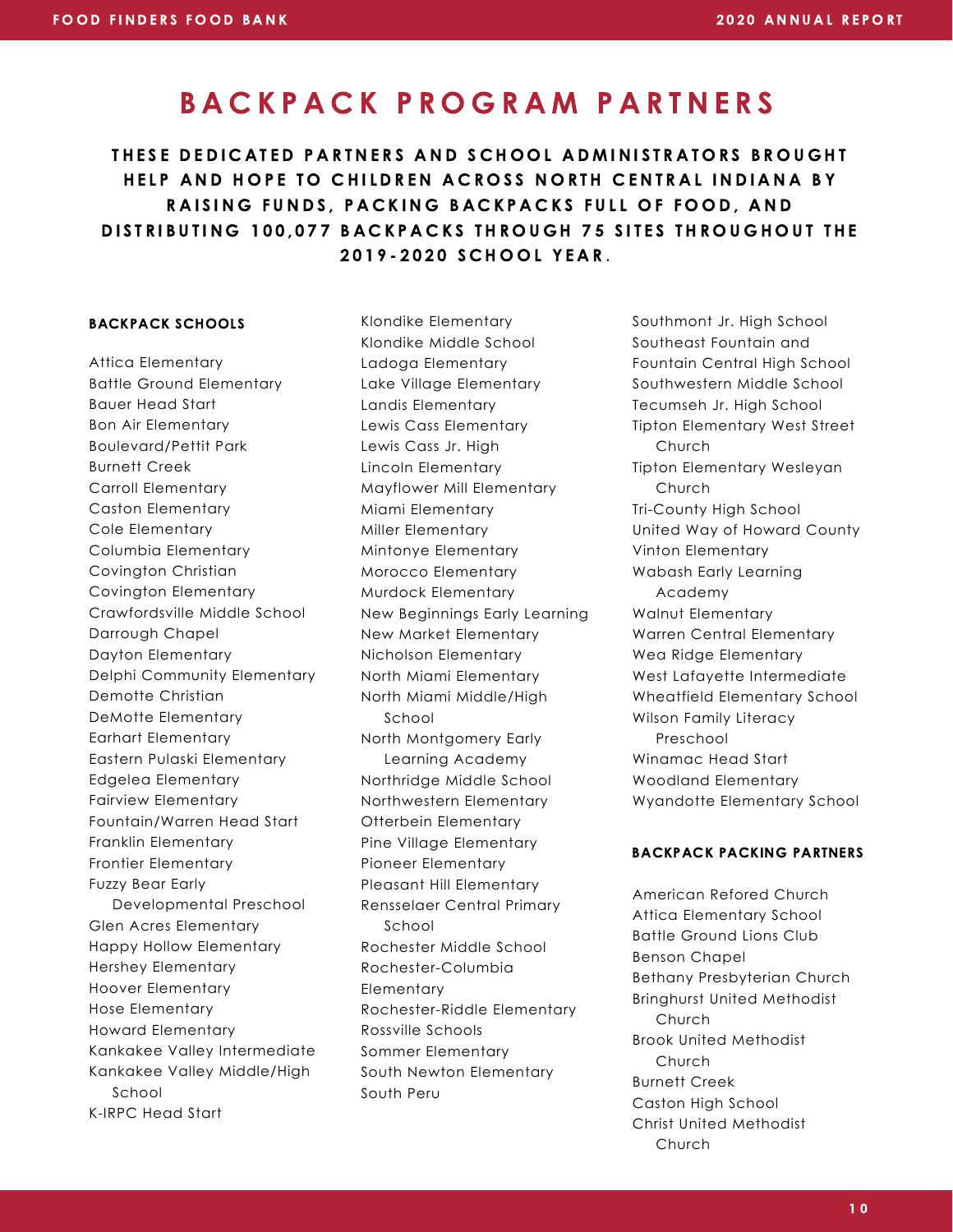### B A C K P A C K P R O G R A M P A R T N E R S

#### **CONTINUED**

#### BACKPACK PACKING PARTNERS

Community Christian Reformed Community Reformed Church Crestview Church Dayton Mother's Club Delphi United Methodist Church Evangelical Covenant Church Federated Church of Brookston First Christian Church First Reformed Church First United Methodist Church Friendship House Community Grace Fellowship Church Hershey Elementary Hillsboro Nazarene Church Kids Bridge Klondike Middle School Lafayette First Church of the Nazarene Lafayette Breakfast Optomist Logansport Buddy Bag Program Macy Food Pantry Mintoyne Elementary Moose Lodge Morocco Helping Hands, Morocco United Methodist Church Northview Church Nourish Program Otterbein PTO Parr Baptist Church Phi Delta Kappa Pine Village Student Council Rensselaer Area Ministrial Association Rossvile Community Backpack Program Rossville United Methodist Church Rotary Club of Lafayette IN

Royal Center United Methodist Church Food 4 Kids Shiloh Evangelical Lutheran Church Southwestern Middle School St. Augusta Church Stockwell Fire Station Sunrise Christian Church Tipton Trinity Wesleyan Church United Way of Howard County Warren Central Elementary Wea Ridge Elementary Weekend Meal Deal West Street Christian Church Westminster Village Winamac Nazarene Church Woodland Elementary

#### BACKPACK FUNDING PARTNERS

American Reformed Church Attica Elementary School Battle Ground Lions Club Bauer Family Resources Bringhurst United Methodist Church Caston FFA Christ United Methodist Church Community Christian Reformed Community Ministries Covington Community Foundation Dayton Mother's Club Delphi United Methodist Church Ed Geisler Faith Outreach Center Federated Church of Brookston First Christian Church First United Methodist Church Friendship House Community

Gina O'Brien Grace Fellowship Church Hillsboro Nazarene Church Jamie Hoversland Kerkhoff Farms Kirby Risk Klondike Middle School Ladies of Moose Lodge Lafayette First Church of the Nazarene Macy Food Pantry Mary Sheldon/NNSC Morocco Helping Hands, Morocco United Methodist Church Northview Church Nourish Program Parr Baptist Church Pine Village United Methodist **Church** Rensselaer Area Ministerial Association Rossville Community Backpack Program Rossville United Methodist **Church** Rotary Club of Lafayette IN Tipton Trinity Wesleyan Tri Kappa United Way of Cass County United Way of Howard and Tipton Counties United Way of Miami County Warren Central Elementary Wea Ridge Elementary West Lafayette Education Foundation West Lafayette School Corporation West Street Christian Church Winamac Nazarene Church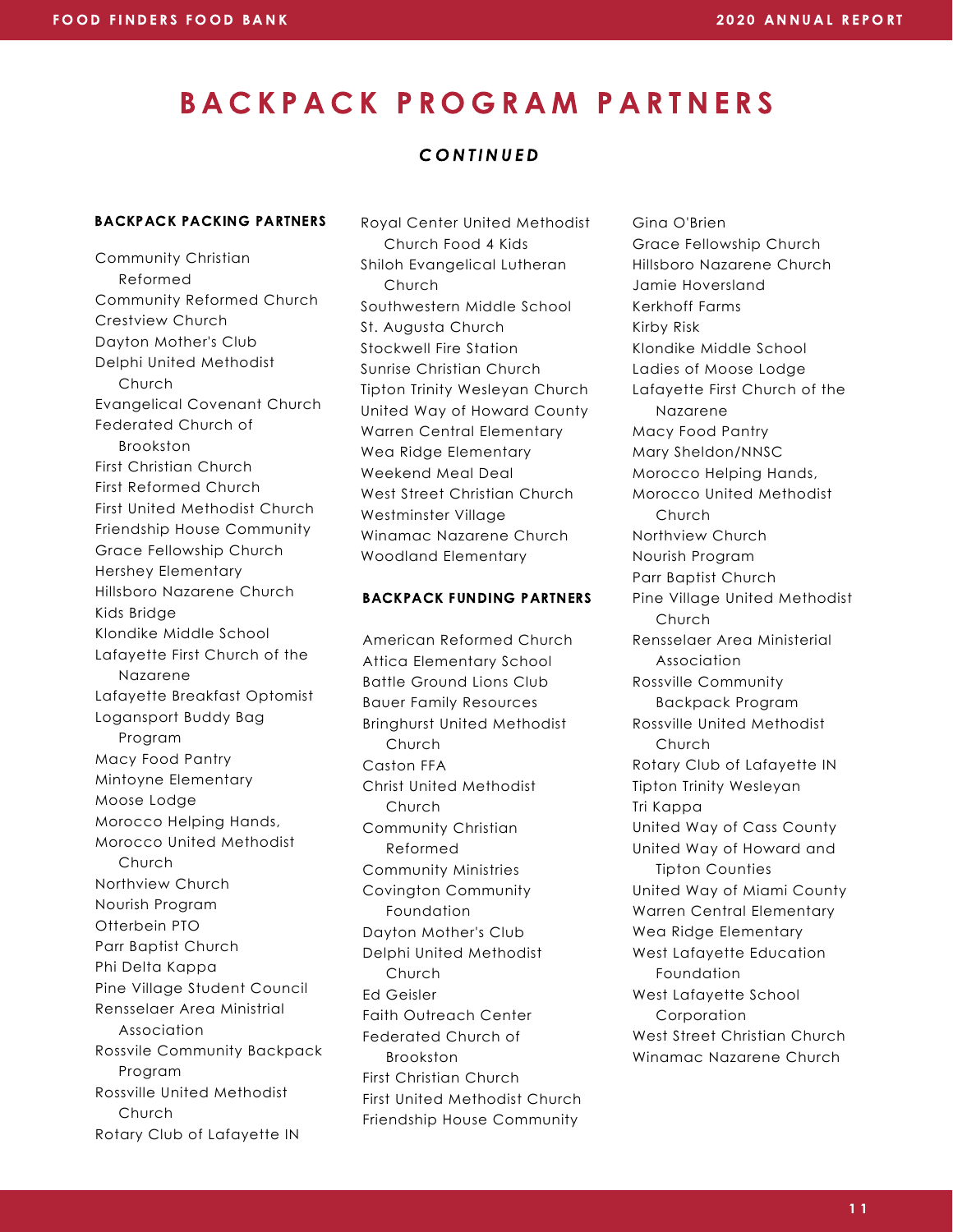BECAUSE YOU CHOSE TO GIVE GENEROUSLY THIS YEAR, THOUSANDS OF RESIDENTS IN OUR COMMUNITY HAD THE OPPORTUNITY TO CHOOSE FRESH. HEALTHY FOODS THAT PROVIDED THEM A NOURISHING MEAL. FROM ALL OF US AT FOOD FINDERS FOOD BANK, THANK YOU.

Members of the 365 Society sustain the mission of Food Finders all year long by providing monthly donations.

Thomas and Winifred Adler Robert and Jean Akers Keith Alsaker Ann Amato Michael and Mary Anderson Dan Annarino John and Pamela Antalis Terry and Sally Ashlock Constance Baker and PL Mendel Eyal Barash and Gabrielle Cramer Rebecca Beers David and Karen Benson Nels Bergmark Alana Bills Ruby Bisner Megan Boing Eric Brandner Tom Brennan Randall and Georgia Brist Doug and Kim Brown Michael and Melissa Budzik Greg Buzzard and Hilary Cooke Allison Carey Marla Carey Sally Jean Carter Sara Coapstick Barbara Conard Mark and Cynthia Copeland Benjamin and Angie Cotton Christine and Tom Couldridge Abigail Cox Tom Creswell Kier Crites

Stephanie Del Paine Ph.D. Benjamin Delaware Jacob Denecke Joyce Deutelbaum Casey Dexter Brien and Rebecca Dick Steven Dietrich Frank Dooley and Pamela Hermes Lisa and Lund-Mikkelsen Dullum Steven and Mary Eddy Jonathan and Ashley Elkins Ellen and Ronald Elly Elizabeth Emery Jaime Eskridge David and Carol Ewing Minoo Faghihi Wendy Field Andrew Fife and Cynthia Minnicus Donnamarie Flanagan Jeff and Catherine Flowers Sandy Formica Felicia and Michael Fosmire Devona Foster John Frigo and Sherri McGlothlin Esteban Garcia Bravo & Lucia Marocco Michael Gaskins Sara George Thomas and Patricia Georges Terry Gilbert Alex and Roselea Gonzalez Peg Gramstad Jeannie Grote Paul Gulas Steven and Doreen Ann Habben Brian Hainje

Cherise Hall Kurt Hampton Valerie Hardy Samuel Harper William and Emalee Havel Jennifer and Adam Helfrich Angie Henderson Andrew and Carolyn Hirsch David Watkins Homes Lynn Hooker James and Terry Hopf Terry and Tawny Howe Jessica Huber John Hunter Susan Hunter Laurie Iten Dale Jackson Jason and April Holajter Mary Jo and Fredrick Sparrow Whitney Kasper Jeff Kayser Jack Kelley Sarah Kelly Bridget Kerr Daniel and Nancy Kester Julia Kilgour Timothy Kite Kerry and Carol Kleiber Virginia Klimeck Andrea and Keith Kluender Kate Kollman Stephen Konieczny and Elizabeth Taparowsky Tom and Jill Kressley Jennifer Layton Kendra Leckrone Jason and Ashley Lee Clayton and Nancy Lein Nathaniel and Maureen Lifton Judy Lindell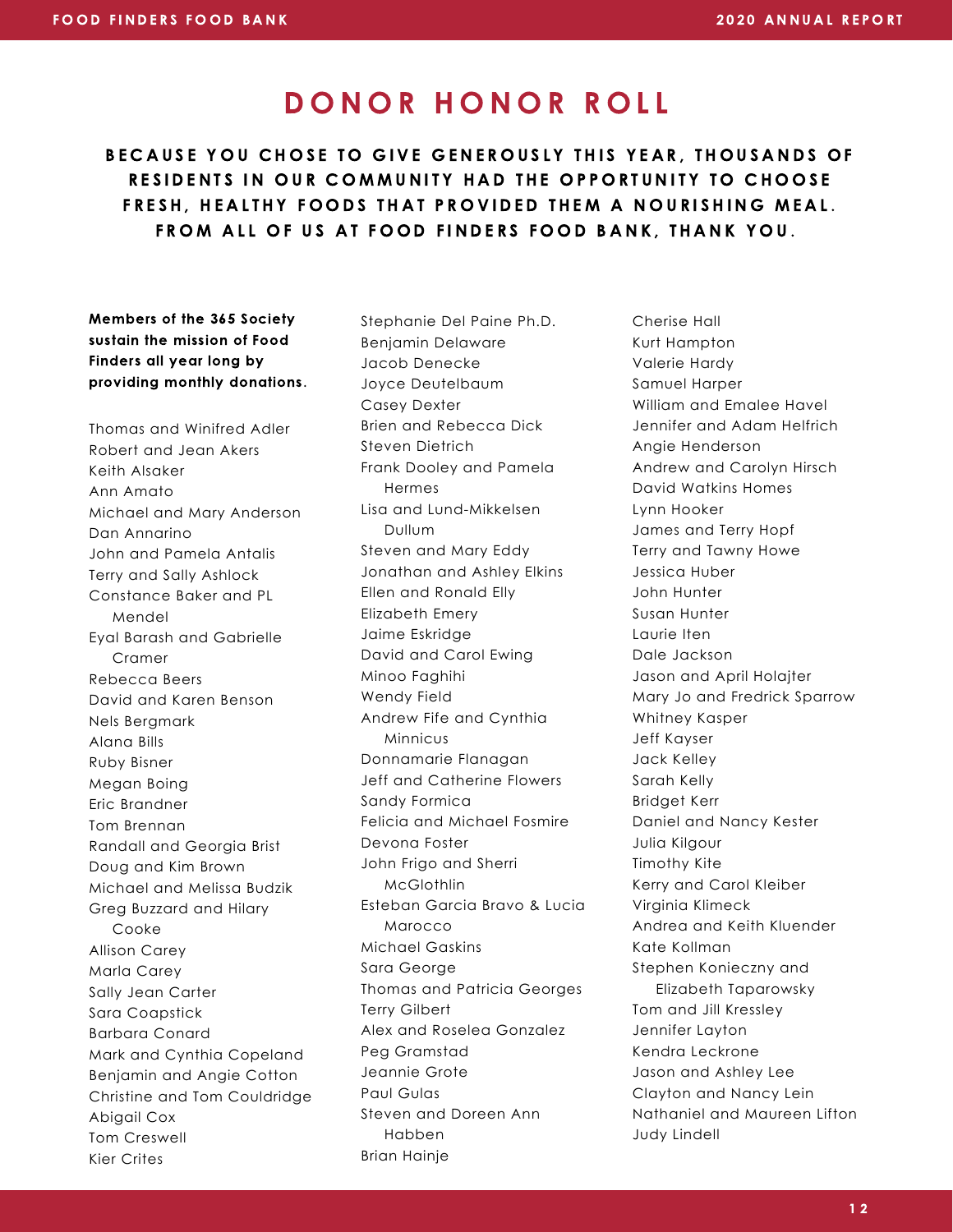BECAUSE YOU CHOSE TO GIVE GENEROUSLY THIS YEAR, THOUSANDS OF RESIDENTS IN OUR COMMUNITY HAD THE OPPORTUNITY TO CHOOSE FRESH. HEALTHY FOODS THAT PROVIDED THEM A NOURISHING MEAL. FROM ALL OF US AT FOOD FINDERS FOOD BANK, THANK YOU.

#### 365 Society continued

Maren Linett and Dominic Naughton Margaret Lock Karen Long Tim and Sally Luzader Donald Lynam Angeline Lyon Michelle Lyzenga Stephen and Linda Martin Dawn Matthews Michael and Mary Matthews Michael McGowan Shannon McMasters Tom McNary Lesley Meade Tom Mecklenburg Sarah Merryman Jamie Metzinger Cheryl Meyer Vicki and Carl Millburg Keith Milner and Amanda Taylor David and Juliet Minton Mobile Limb & Brace, Inc. James and Tammie Monger Ann Fields Monical Margo Monteith Ronald Moore Douglas and Kourtney Morris Bradley Mueller Holden Mugford Tony Murrill Alexander Napier Andre Napier Mary and Eric Nauman Van and Marilyn Neie Kim Newell David Nolte and Laura Pyrak-**Nolte** 

Loren Olsen Donna Osborn and Mark Levinthal Denise Ottinger Cecil Overmyer Raghu Pasupathy Dominic Petan Rebecca Peters Tom and Susan Pierce Paul Price Jay and Melissa Prochnau John and Kimberly Reisman Jon Revord Gina Richey Kasie Roberson Clare Ross Joe Roth Priscilla Rowley David and Jeni Royalty Patricia Ryan Cliff Sadof and Linda Lemar Sabeena Saeed Megan Sapp-Nelson and Oesten Nelson Karen Scheurich David and Andrea Schmidt Kendall Schwarz Joseph and Dorothy Sebrey Lanni C. Senn Heather Servaty-Seib Bobby and Shannon Smeltz Adam Smith Susan Snyder and Jim Kulesia Teresa Spitznagle Stanely and Margaret Danao Richard and Claire Stefaniak Brandon and Heather Stenger Kathleen Stiles David and Jo Stroud Branden and Jessica Sturm Tanto and Selvie Sugiarto

Mathias and Leslie Sutton Andrew and Jessa Swearingen Holly Thieman Tim and Rhonda Gavin Joseph and Patricia Toczek Maggie Uerkwitz Susan and Ted Ulrich Joseph and Jane Vanable Juan Velasquez Emil Venere and Jennifer Streisand Naomi Wachs Rose and Jon Walthour Dean and Beverly Wealing Martin Whitehead Mark and Lindsay Williams Barbara Winchell Douglas Winslow

The following individuals contributed \$20,000 or more to our work during fiscal year 2020 (October 1, 2019 - September 30, 2020):

Jeff Bezos Susan Lisack Cecilia May Dennis and Sharon Schlott

The following individuals contributed \$10,000 - \$19,999 to our work during fiscal year 2020 (October 1, 2019 - September 30, 2020):

Carolyn and Mark Berry Dick and Hilda Giromini Lucille Haines Cherise Hall Frederic Mowle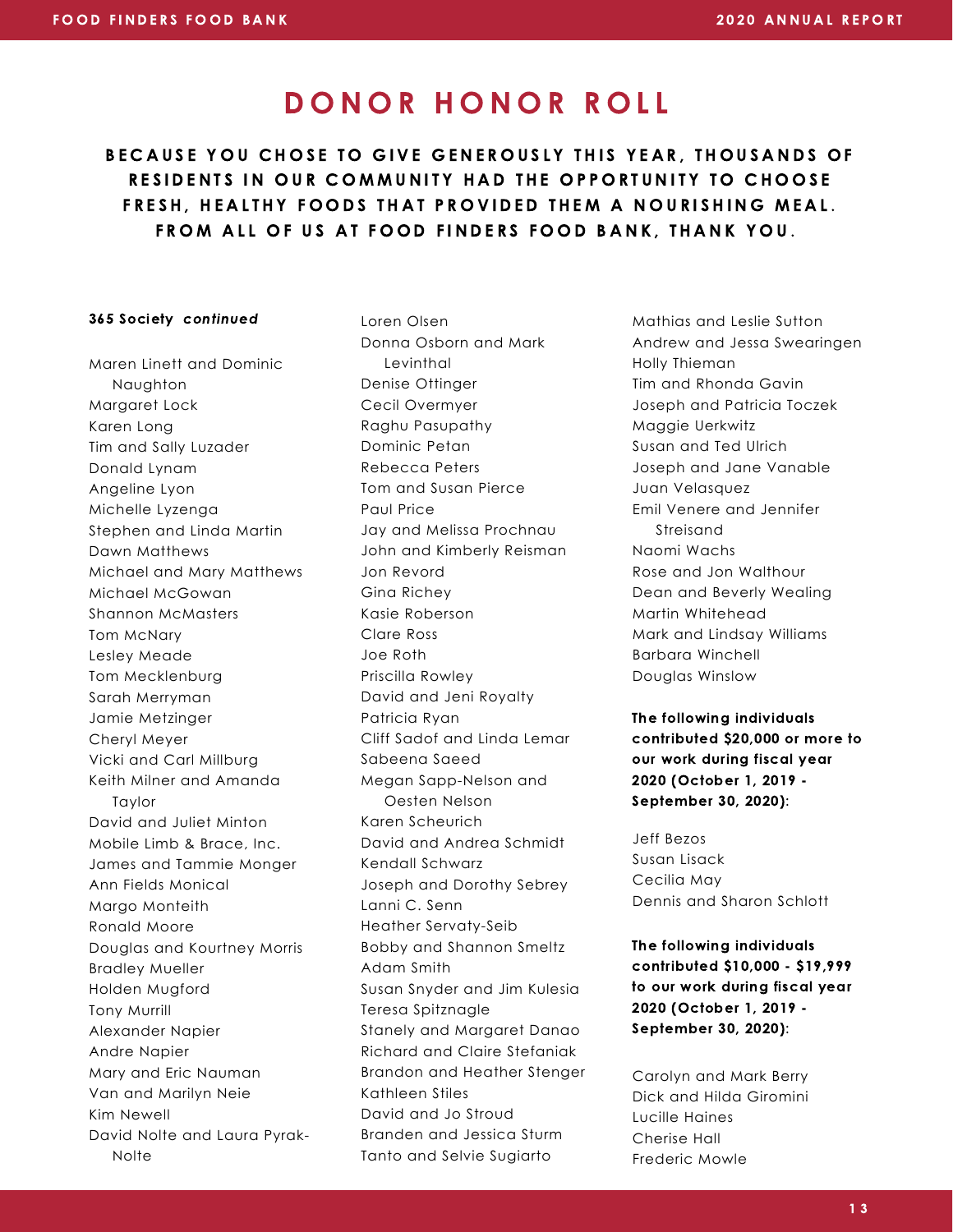### BECAUSE YOU CHOSE TO GIVE GENEROUSLY THIS YEAR, THOUSANDS OF RESIDENTS IN OUR COMMUNITY HAD THE OPPORTUNITY TO CHOOSE FRESH. HEALTHY FOODS THAT PROVIDED THEM A NOURISHING MEAL. FROM ALL OF US AT FOOD FINDERS FOOD BANK, THANK YOU.

#### \$10,000 - \$19,999 continued

Stephen Konieczny and Elizabeth Taparowsky Fred and Andrea Kuipers Douglas and Kymberly Mennen Olson Family Fund Patricia Rosen Robert and Judith Santini

The following individuals contributed \$5,000 - \$9,999 to our work during fiscal year 2020 (October 1, 2019 - September 30, 2020):

Nels Bergmark Jerry and Rachelle Brand Cynthia Ehrlich Alex and Roselea Gonzalez Dan and Mary Ann Kerkhoff Phil and Nancy Kerkhoff Joy Matson David Nolte and Laura Pyrak-**Nolte** Eldon and Margene Ortman Julie Overbeck Mary Jo and Fredrick Sparrow Atossa Rahmanifar Dennis and Cathy Savaiano

The following individuals contributed \$1,000 - \$4,999 to our work during fiscal year 2020 (October 1, 2019 - September 30, 2020):

Victor and Carol Abell Ross Aiken Larry and Donna Anderson Gabriele Appenzeller Bruce Applegate

James and Joan Bay Chris Beall Peggy Beck Richard Bergdahl Dale and Maureen Berry Paul and Betty Bien Jeffrey Bolin and Carol Post Phil Boots Maxine Bough Earl and Mary Bowman Jon and Karrie Bowman Dave Boyd Amy Brandfonbrener John and Roberta Brettnacher Kristin Weidenaar and James Buescher Matt and Lisa Burke Stacey Burr Pamela V. Byers Stephen and Sarah Byrn Suzanne and Marc Caffee Rosemary and Charles Caldwell Cynthia Carlson David Carmichael Michael and Katherine Carrell David Chapman Clinton Chapple and Janice Kelly Cameron and Teresa Clark Gordon and Barbara Clark John and Diana Clark Noah Clark Barbara Conard Bruce Craig William and Hanni Cramer Rena Crews Brian and Joan Crites Candace Croney William and Susan Crossley Burgess Davis

Dianne Davis Roger and Kimberly Davis Connie Deerman-Eckard Nicholas and Elizabeth Delgass Ned Derhammer Reece and Melody Dewell Brien and Rebecca Dick Ronald and Mary Diem Richard and Janette Dilley Debbie Dillman-Crowell and Don Crowell Paul and Barbara Dixon Frank Dooley and Pamela Hermes Joni Droke Chester and Marsha Duda Lisa and Lund-Mikkelsen Dullum Peter and Georgia Dunn Mary Eddy Donald and Jo Ellen Edelen Sheryl and Allen Ehrhardt Kathy and Stephen Emmert Burton Etchison Bill and Joanne Evers Al and Audeen Fentiman Jilian Ferguson Greg Fitzgibbons Gary and Marilyn Forbes Timothy and Carol Forlow Carl and Betty Frank David Frohberg Philip and Diane Fuchs Len Fulkerson Mary Furniss Linda Fuson Thomas and Patricia Georges William and Beverly Gettings Anne Goodnight William Gorman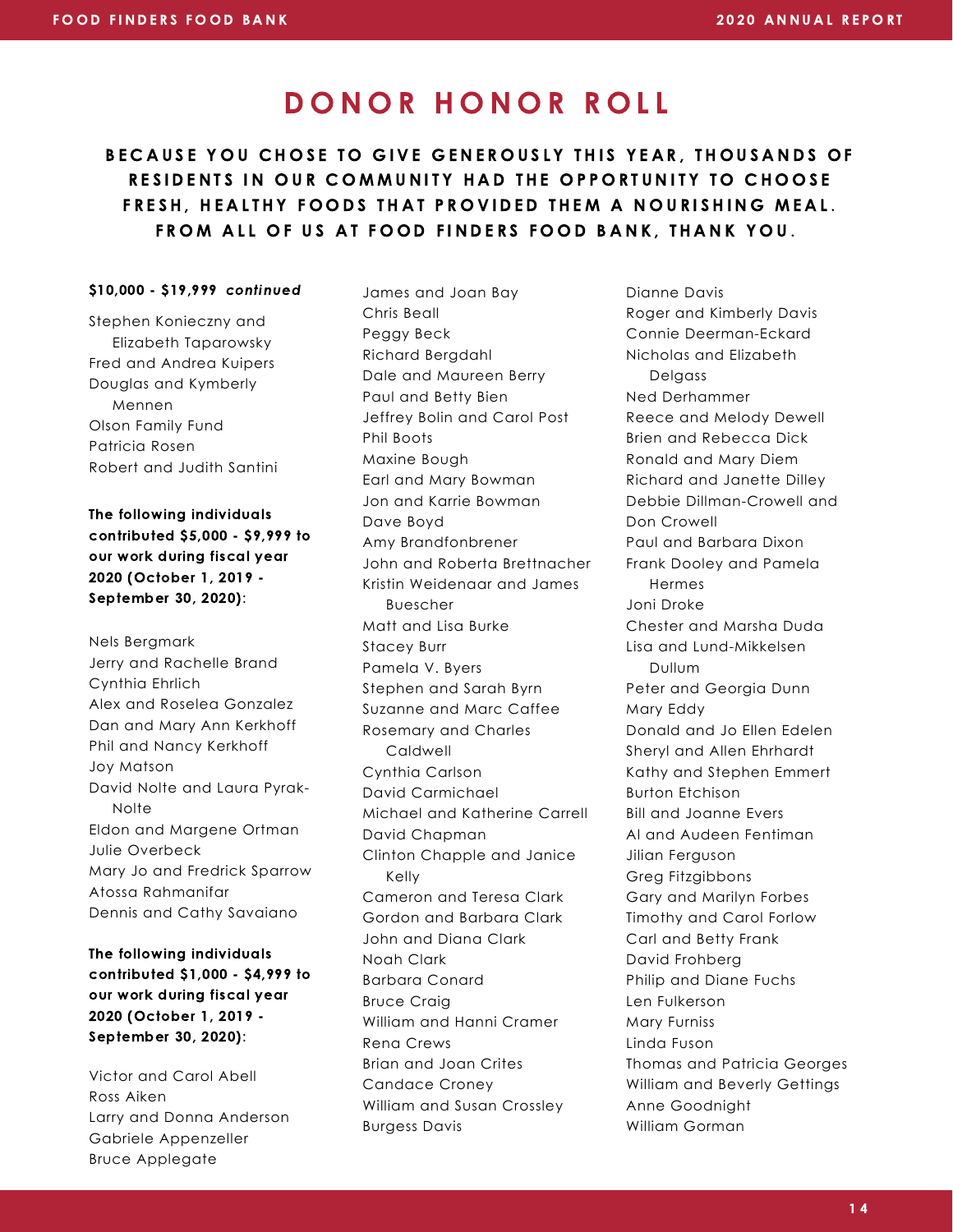BECAUSE YOU CHOSE TO GIVE GENEROUSLY THIS YEAR, THOUSANDS OF RESIDENTS IN OUR COMMUNITY HAD THE OPPORTUNITY TO CHOOSE FRESH. HEALTHY FOODS THAT PROVIDED THEM A NOURISHING MEAL. FROM ALL OF US AT FOOD FINDERS FOOD BANK, THANK YOU.

#### \$1,000 - \$4,999 continued

Paul and Susan Griffin Mary Anna Grove Hope Gulker David and Gayle Guthridge Edison and Chrisann Gutwein Glen Gutwein Judy Hamilton Marietta Harrison and Robert Geahlen Anthony Harsch Aaron Hartman Carl and Nancy Hartman William and Helen Havel Bradley W. Hazlett Lillian Heide Stephen and Susan Henson Scott and Jill Hersberger Judith Hertel Elizabeth Holmes Carol S. Hooker James and Terry Hopf David and Deborah Horton Randall and Diane Hountz Henry Hubler Gracie Jackson Carolyn Jagacinski and Richard Schweickert Joseph and Pamela Jeffries John and Gail Polles Mary Lou Johnson Tim and Betty Johnson Howard and Denise Jones Stephanie and Jeff Karpicke Kathryn and Brandon Heid Jack and Leta Kelley Brian Kelly Sarah Kelly E. Kent and Linda Moore Gary and Jacqueline Kerkhoff

Bridget Kerr Geoffrey and Carol Keyes Kayla and Aaron Kilgus Jane Kinyon Timothy Kite Eileen Kladivko Andrea and Keith Kluender David and Annette Korty Tillmann Kubis Todd and Kathryn Kuethe Kerwin and Foxy LaFon Kay Landon Grayce and Victor Lechtenberg Alan Leewood and Christine Hrycyna Jianming Lei Wilbur Lewellen Jerry and Teresa Lewis Gregory Lewon John and Deborah Lindenlaub Bonnie Louck Malissa Lowe Wayne and Eileen Luke Mark Lundstrom Darryl Lutes Mike MacDermid Wadsworth Gary and Charleen Martin James and Anne Martin John and Marjorie Martin Wauline Mather Esther May Peter and Kathleen Mazzara Angela and Bill McBride John and Prella McBride Valerie McCammon James McCann and Ann Marie Clark Tom and Susan McCully James and Carolyn McGlone Bill and Cathy McIver

David and Nicole McMillin Tom McNary William McVay Peter Meckl Cheryl Meyer Thomas and Star Meyer Walter Mieher David and Isobel Miller Keith Milner and Amanda Taylor Margo Monteith George and Beverly Moore Douglas and Kourtney Morris John and Joyce Moser Judith Myers Brittany Neal Marjorie and Peter Neisel John and Connie Nichols Kevin and Ann Nicoson Linda Nist-Gudeman Lawrence and Shannon Oates Daniel V. Olson Gerald Oxley Justin and Meghan Padgett David and Rebecca Page Robert and Kathy Pahl Raghu Pasupathy Louis and Ann Pellegrino William Peugeot Leo Philbin Cheryl and Stephen Pithoud Kurt Poppe and Diane Aldrich Amos Posner Jay and Melissa Prochnau Malcolm and Sharron Prough Don and Ellen Racheter Richard and Sharon Rahdert Anant Ramdas John and Jerilyn Rausch John and Kimberly Reisman Patrick Renshaw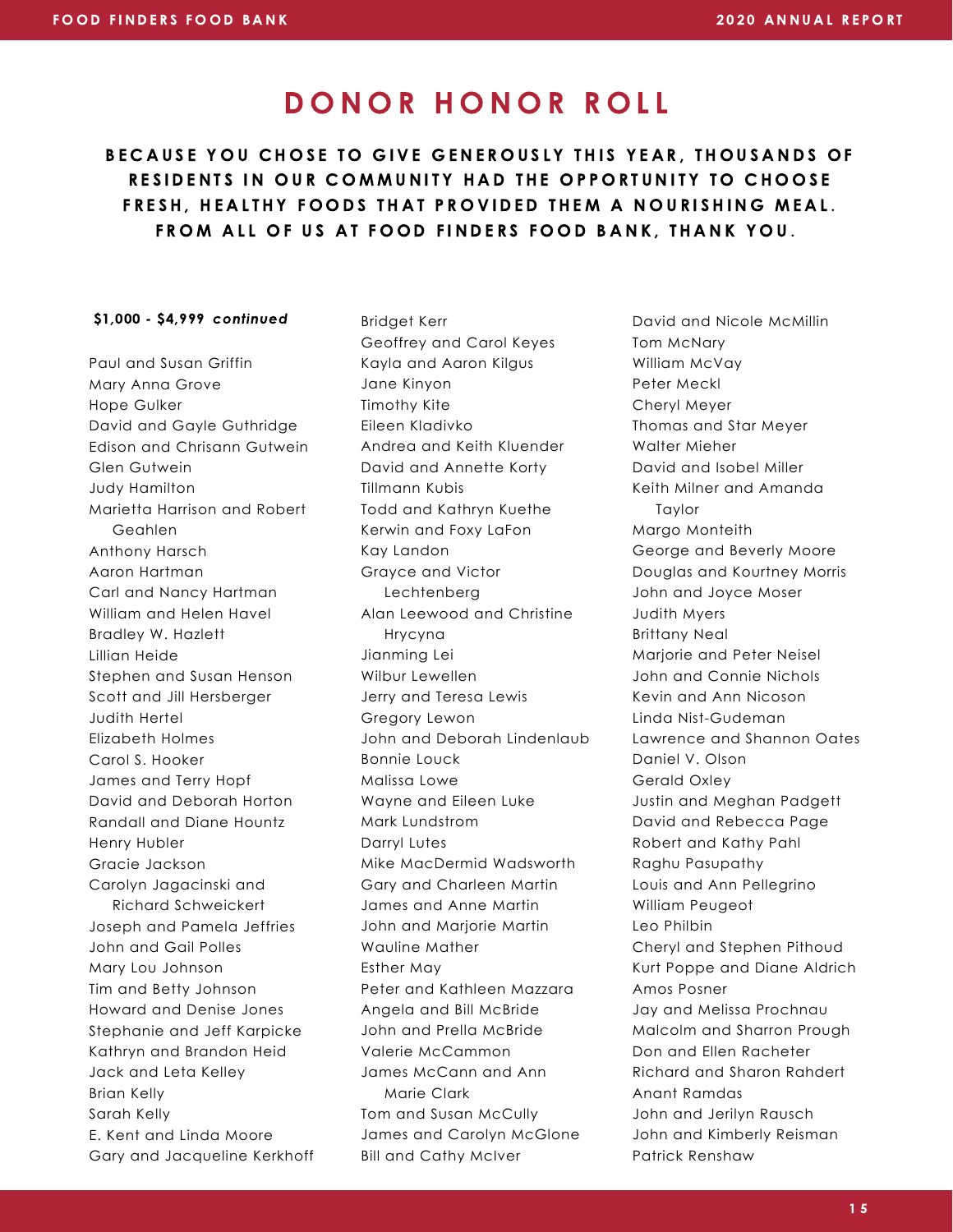BECAUSE YOU CHOSE TO GIVE GENEROUSLY THIS YEAR, THOUSANDS OF RESIDENTS IN OUR COMMUNITY HAD THE OPPORTUNITY TO CHOOSE FRESH. HEALTHY FOODS THAT PROVIDED THEM A NOURISHING MEAL. FROM ALL OF US AT FOOD FINDERS FOOD BANK, THANK YOU.

#### \$1,000 - \$4,999 continued

Lana Rice Gerald Richard Tedd Riehle Raymond and Virginia Riley John and Rae Ritchie Carole Ross Peggy Rowe Loretta and Jim Rush Jane Rutledge Catherine Sam Brian and Beth Sands Jonathan Sayward John B. Scheumann Jr. Karen Scheurich David and Andrea Schmidt John Schultheis Leroy and Rona Schwarz Alice Schwind Roger Scott and Mary Niepokuj Marsha Selmer Alan Senesac Pauline Shen and Robert Wild Ketan and Tanuja Sheth Gerald and Monica Shively Don and Nancy Shook Wesley Shook OL and Janet Siebenthal Kumares Sinha Lawrence Smeyak Daryl and Marsha Smith Phillip and Linda Smith Ralph Smith Jerry and Dianna Sneathen Susan Snyder and Jim Kulesia Kyle Spray Larry and Dianna Stair Ginger Stalcup Colin Starr

Ed and Eileen Steiner Gretchen Stephens Laura Stevens Judith Stevenson Dorothy Stine Melinda Stolz David and Jo Stroud Tanto and Selvie Sugiarto Thomas and Elizabeth Synowiec The Gernhardt Family Charitable Fund Roger and Karen Tormoehlen John and Lynn Trott Virginia Tyler Wally and Jean Tyner Ashby and Paul Van Dokkenburg Pamela and David Van Zyl Joseph and Jane Vanable Robert and Mary Vaughan Randy and Kathryn Vernon James and Conni Vianco Jeffrey and Carol Vice Carol Wallace Jerry Weedon Irwin and Vera Weiser Richard Wellner Tim and Courtenay Wells Thomas Wilson Janet Winters and Paul Preckel Robert and Jan Woltz Judith Wright Hao Zhang Franklin Zimring

The following individuals contributed \$500 - \$999 to our work during fiscal year 2020 (October 1, 2019 - September 30, 2020):

Kathy and Jeff Ackerman William H. Ackors Thomas and Winifred Adler Jay and Michelle Akridge James and Marilyn Anderson Ron and Jean Andres Mark and Ginger Andrews Dominick and Ourania Andrisani Chester and Virginia Anson Jack Armbruster Nikita Atal Dianne Atkinson James and Ruthann Augustyn Brian and Lisa Ayers Walter Bahler Tony and Kelley Bailey Anil K Bajaj Peter and Natalie Baker Cheryl Barnhart Della and William Barr Riley Barta Christena Baugher Jane Baysinger Gail and Alan Beck Nels Bergmark Gary and Ada Bertoline John and Deborah Biesemeier John and Angie Blessing Megan Boing Phylis Bower James Boyle David and Ardis Bramlage Jerry and Rachelle Brand Tom Brennan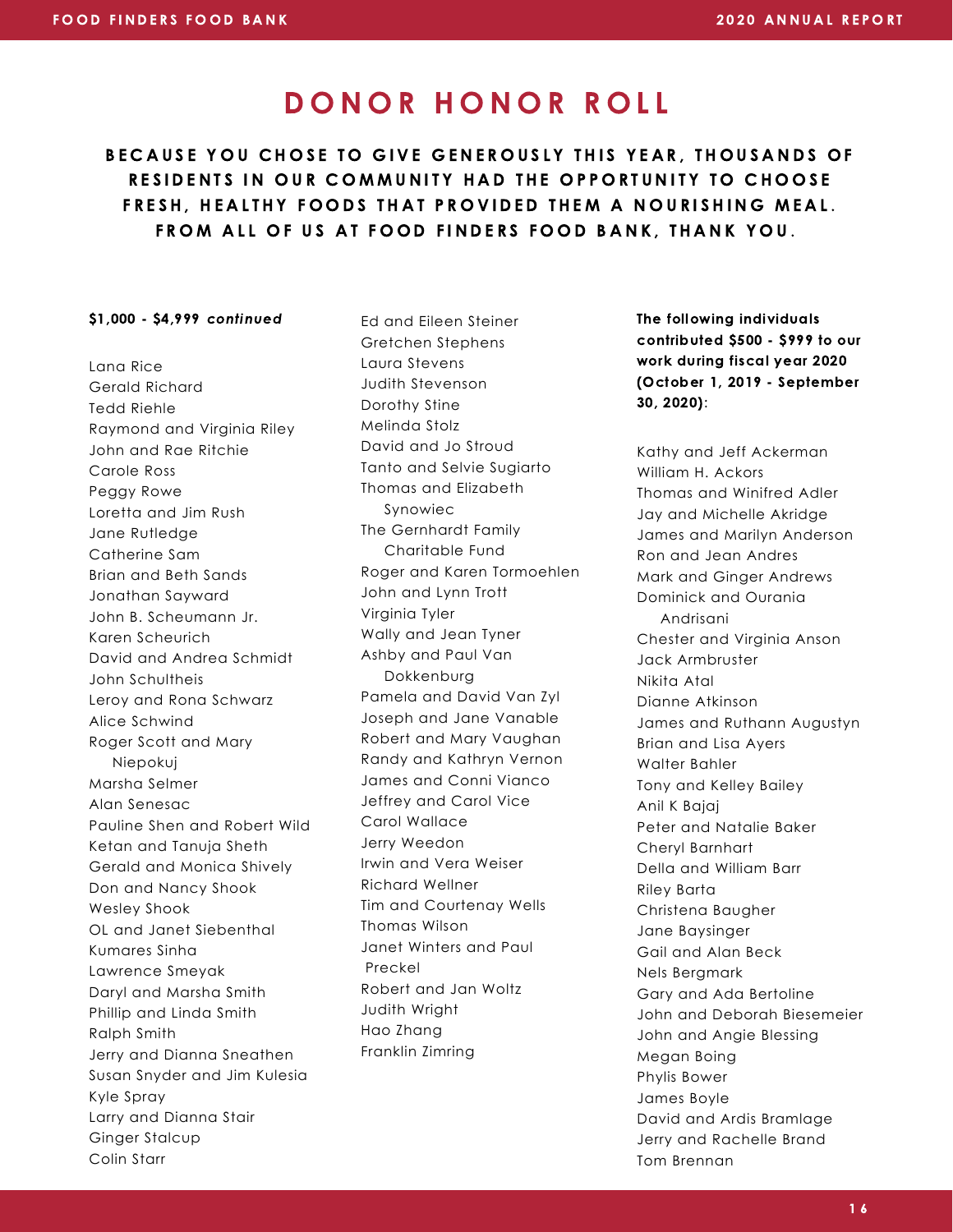BECAUSE YOU CHOSE TO GIVE GENEROUSLY THIS YEAR, THOUSANDS OF RESIDENTS IN OUR COMMUNITY HAD THE OPPORTUNITY TO CHOOSE FRESH. HEALTHY FOODS THAT PROVIDED THEM A NOURISHING MEAL. FROM ALL OF US AT FOOD FINDERS FOOD BANK, THANK YOU.

#### \$500 - \$999 continued

Hal Brooks Sylvie Brouder Keith Brown Stephen Brown Sandra Buckley Nicole Budd Louise Burchby David Busch Perry and Joann Cain Donald Caldwell Donna Callahan Roger and Lana Callahan James Calloway Robert Cameron Wayne Campbell Michael and Natalie Carnahan Teresa Cecil and Martin Sennett Phillip and Lynn Cheeseman Vonda Cheesman Zhihong Chen Dave Childers George and Cynthia Clark Brent Clemenz Amy Clough and William Knapp Mitchell and Danielle Cohen Thomas and Linda Colby James and Sharon Compton Gordon and Harriet Coppoc William and Lynda Corya Paul Couts Bailey and Charlene Covington Krista K Coy H. M. Crews Kevin Criss Christopher and Angela Dahl Philomena Daly Kathy Darnell Nina Deno Robert Deutsch Sharon Devine Lynne Di Fabio Leon and Kay Dickson Otto and Barbara Doering Timothy L. Doherty Andy Dooley Harold Doremire Florence Dorsey James and Donna Dunbar Diana Dunk Robert and Patti Durbin Miles Dustin Carolyn Earnest Katherine Eberle Howard and Constance Eby Cynthia Ehrlich Jeris and Joyce Eikenberry Jonathan and Ashley Elkins Donna Enersen David Engers Ray Fairchild Mark and Nancy Flook Jeff and Catherine Flowers Robert Foote and Cheryl Hughes Diane and Dan Fox Jon Fricker and Karen Springer Gosia Friedman Kim and Linda Froberg Floyd and Patricia Garrott Susan Gauger Richard Gbur Keith Gehres Andreas Geiger Clifford and Tammy George Carolyn and Mike Gery Rob Gevers

Andrew R. Gibbs Ron Gick David Gilbert Eunice B. Gilbert Steven and Linda Gloyeske Janis R. Goffinet Elsie Gomez Alex and Roselea Gonzalez Mark and Tina Goodnight James and Susan Gothard Zach Graham Carl and Lynn Griffin Trudy Grimes Helen Gross Carl and Laverne Grothouse Diane Gunstra Steven and Doreen Ann Habben Brian Hainje Vivian Hale Bruce Hamaker and Gity Tavasoli Phyllis Hamilton Philip Hammen Kurt Hampton Steven Hare Jeffrey Harford Michael and Suzanne Hart Andrea Hatch Suzanne Hawley Kelly Heath Bruce and Janet Heide Amanda Henry J. Rene Herber Richard and Sara Hess Jim and Bonnie Hiatt Mary Hiles Charles N. Hinkle William Hinze Andrew and Carolyn Hirsch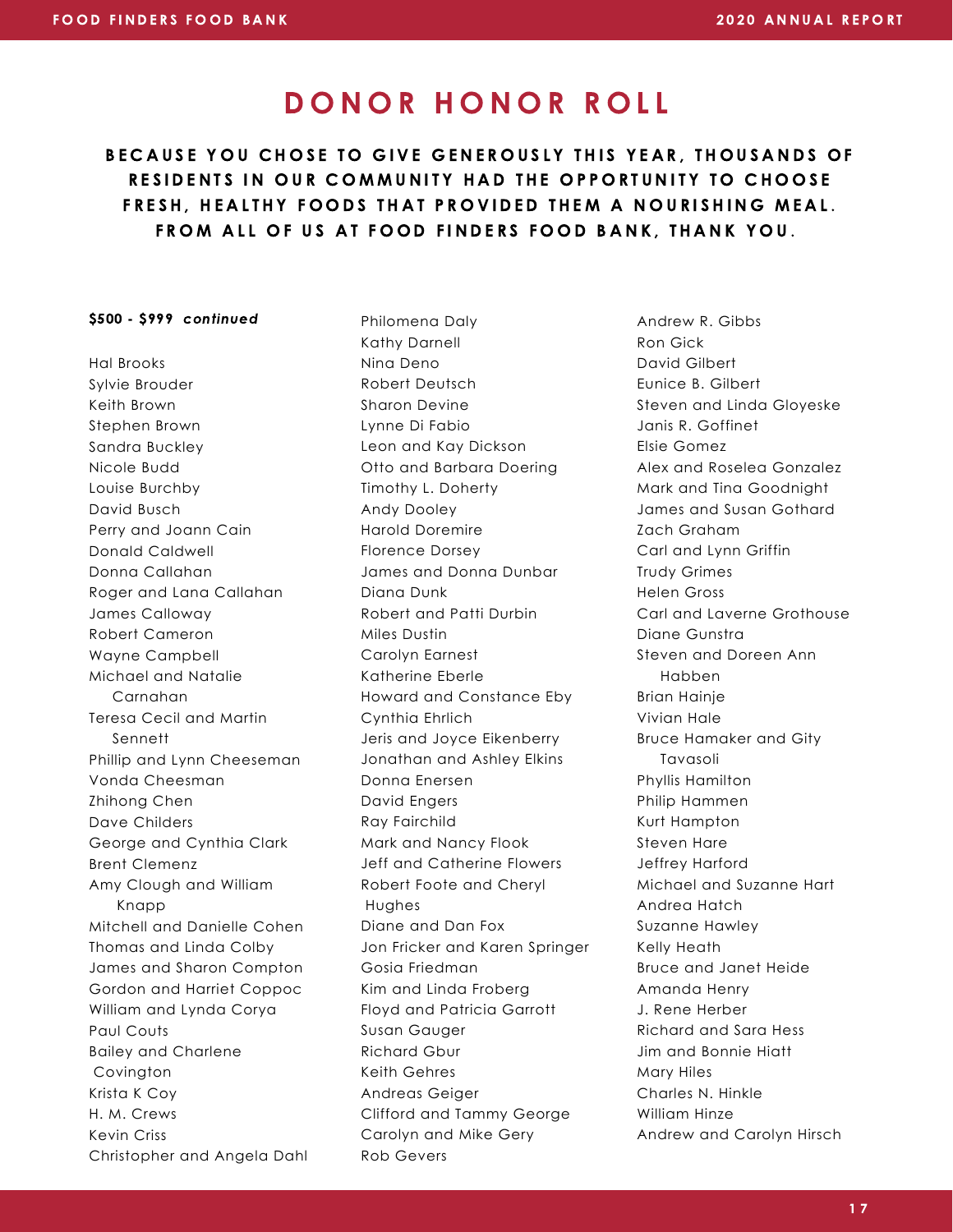BECAUSE YOU CHOSE TO GIVE GENEROUSLY THIS YEAR, THOUSANDS OF RESIDENTS IN OUR COMMUNITY HAD THE OPPORTUNITY TO CHOOSE FRESH. HEALTHY FOODS THAT PROVIDED THEM A NOURISHING MEAL. FROM ALL OF US AT FOOD FINDERS FOOD BANK, THANK YOU.

#### \$500 - \$999 continued

Christopher Hoffman and Karen Johnson-Hoffman Linda Holler Jerry and Mary Hollis Patricia Hollis Sheldon Holsinger Lisa Williams Hood Carol and Edward Hopkins Cindy and Daniel House Terry and Tawny Howe Daniel T. Howell David and Jill Howell Chris and Sara Huffer Karen Hull Ann Hunt Andrew Jacoboski Deborah Jaffey Donald and Bess Jafvert Clive Jenner Linda Jensen Mary Jo and Fredrick Sparrow Joanne B. Johannsen Roy and Sarah Johnson Sheri Johnson Stephen and Leanne Johnson Trent Johnson Carolyn Jones Marilyn Newboles Jones Mary Nell Kadlec Jason Kaiser Kevin and Paula Kayser Sherry Keith Julie Kercher-Updike Robert and Barbara Kerkhoff Linda Ketterer James and Loretta King Linda Kirsch Kerry and Carol Kleiber Robert Kleinschnitz

Daniel Klemme Lawrence E. Klink William and Dickie Knable Jozef Kokini Randy and Diana Kooy Aldas Kriauciunas Lata Krishnan William and Anita Krug Terrence and Marguerite Kubly Barbara Landis Timothy and Janet Lange Frances Lape Joseph and Connie Lapinskas Sandra Layman Thomas and Doris Leak Gerald and Sharon Leavell Douglas and Valerie Ledman JoAnn Lehe Joan Lerzak Larry Leverenz Alan Lindstrom Mary Livers Mary Losey Melanie Lotz Bradley and Maureen Lucier Kathleen Manwaring Peter and Trisha Marks Jane Martin Warren and Jane Martin Melvin Matheson Tena Matthews Kenneth and Prapaporn Mauck George and Linda McCabe Edward and Jayne McCliment Rachel McCoy Elaine McFadden William and Anella McFee Mary and Roger McGill Richard Meilan

Ronald and Beverly Melichar Matthew J. Metzger Bob and Joyce Miles Nelson and Janet Moore Harry and Harriet Morrison Linda and Steven Morrison Cindy Mosier Gerald and Carol Mott Bill and Rose Moyars Shirlee Murphy Lance and Phyllis Murrell Karen Musser Lou Nash Walter and Elaine Nease David Need Theodore and Dianne Neidlinger Van and Marilyn Neie James and Cheryl Nettleman Jack E. Nichols Charlotte Nottingham Melinda C. O'Neil Dawn Orem Denise Ottinger Cecil Overmyer Linda S. Owens Kinam Park Christine Paszkiet John and Elaine Patterson Roger Pattison Gale Payne Craig Pecsenye Judy and Sidney Pellissier Dale and Karen Perman Kevin Peterson Keith and Pamela Pflum Andrew Pierce Gregory Pierce Tom and Susan Pierce William and Carolyn Ping Karen Plaut and David Hoover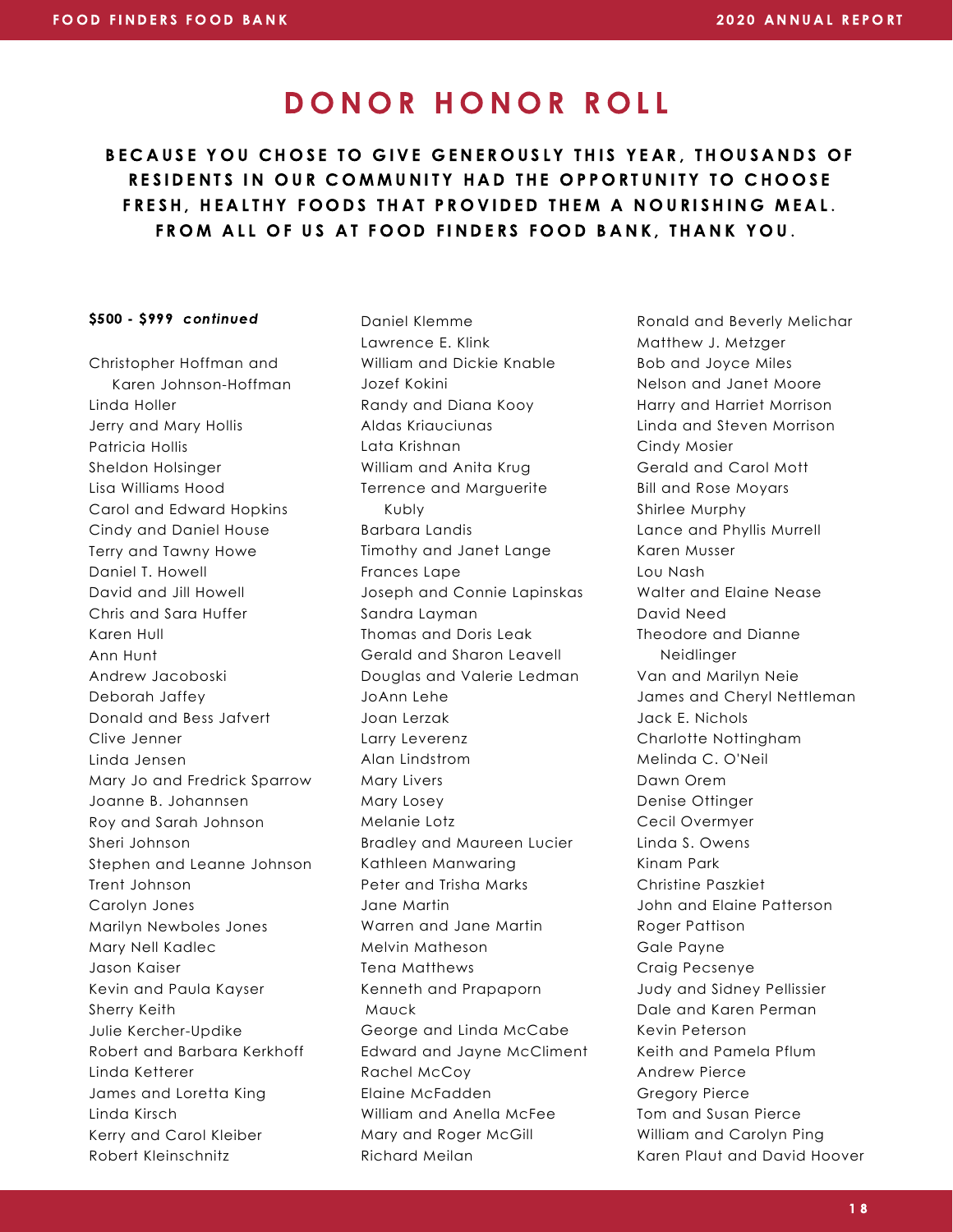BECAUSE YOU CHOSE TO GIVE GENEROUSLY THIS YEAR, THOUSANDS OF RESIDENTS IN OUR COMMUNITY HAD THE OPPORTUNITY TO CHOOSE FRESH, HEALTHY FOODS THAT PROVIDED THEM A NOURISHING MEAL. FROM ALL OF US AT FOOD FINDERS FOOD BANK, THANK YOU.

#### \$500 - \$999 continued

Pamela Plummer Bruce and Brenda Poer Christopher and Anitra Potts Sarah and Terry Powley John and Debra Prewett Jim Priest Janet and Jim Proffitt Josh and Linda Prokopy Kathryn Props H. Ronald Raines Gordon K. Rains George and Nerlene Ramsey Ankita Raturi Fred and Linda Rayburn David and Lynda Raymer James and Barbara Redman Tom and Barb Reed Marwa Refaat David and Susan Reseigh Jon Revord Lawrence and Jemma Rexing Jonathan Rienstra-Kiracofe Kevin Riggenbach Elisabeth Rile Norman Ritter Robert and Mary Foreman Barrett and Janet Robinson William Robinson Stephen and Joyce Roosz David and Cheryl Rosenthal Clare Ross Timothy and Catherine Rowland Wanda E. Rubendall Cathy Russell James and Patti Sablotny Cliff Sadof and Linda Lemar Andrew and Evelyn Samad Kenneth Scheeringa

Cheryl and Douglas Schmitt Kenneth and Bernice Schneider Charles and Sue Scholer Joshua Schoon Angela Schrader Holly Schrank Bob Schueler Joel and Barbara Schurman Douglas and Sonia Schwartz John and Sandra Schwartz Richard and Mary Jo Schwartz Kendall Schwarz Jacquelyn Scott Kathryn Senft Heather Servaty-Seib Bruce and Deborah Sheets Ken and Jan Sherwin Orlo and Jillaine Shoop Sharon Shuler Julia Sibley Robert and Helen Slagel Douglas and Jennifer Slavens Daniel and Rebekah Slonim Carol Smith Dana and Maggie Smith Jennifer Smith-Margraf Gene and Pattie Spafford Frederick Sparrow Jr. Diana Spear Teresa Spitznagle Terry W. Stamper Kimberly Stein Gerald and Susan Stewart Shelley Stockton Alejandro Strachan Marilyn Stringfellow Branden and Jessica Sturm Sean and Karen Sullivan Larry and Cindy Svajgr Andrew and Jessa Swearingen

Roger Swindle Gerald Thacker Kathryn Thain Nicole Thompson James and Irene Thurber Joseph and Patricia Toczek Diane Trader Daniel and Kathryn Trinkle Jeff and Lisa Troike Robert and Patricia Truitt Everett and Mary Tull Frank and Jane Turpin John Van Cleve Wilbur and Janice Van Dokkenburg Laura Vanier Nancy Coon Vanvleet Edward and Janet Wagner Brian Wallpe Barbara J. Walsh John and Kathleen Walters Whitney Walton Haiyan Wang Jennifer Wankat Suzanne Ward Daryl and Sandra Warren Barbara E. Welch Anita Wharton Michael Wilcox Bruce and Angela Wilhoit Daniel Wilk and Shirley Wilk Tom and Nancy Wills Barbara Winchell Robert and Mildred Winkler James Wood Karl and Barbara Wood Robert Wynkoop Phillip Wyss William and Janice Young Jack and Jane Ziegler Dale Zink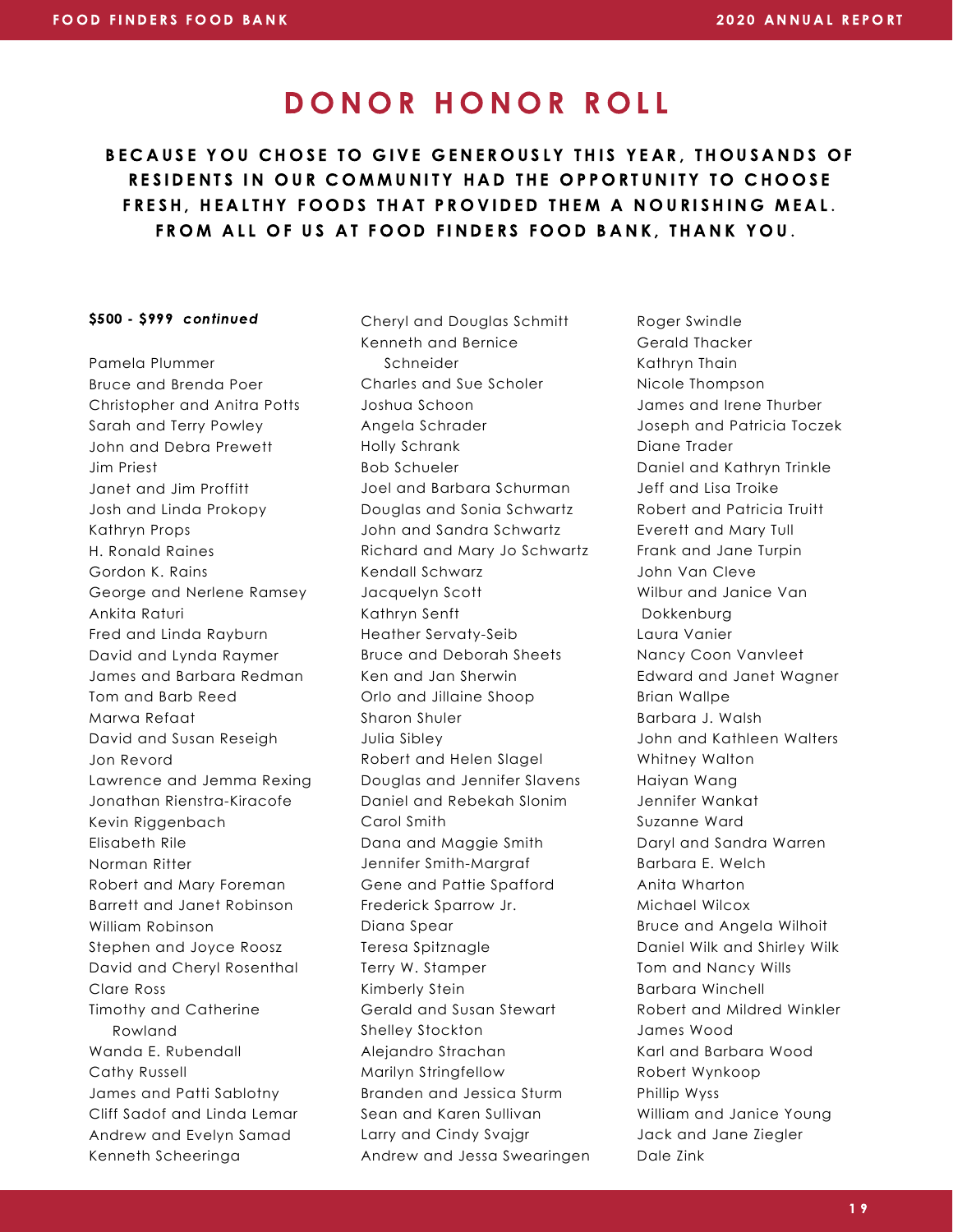BECAUSE YOU CHOSE TO GIVE GENEROUSLY THIS YEAR, THOUSANDS OF RESIDENTS IN OUR COMMUNITY HAD THE OPPORTUNITY TO CHOOSE FRESH, HEALTHY FOODS THAT PROVIDED THEM A NOURISHING MEAL. FROM ALL OF US AT FOOD FINDERS FOOD BANK, THANK YOU.

#### IN-KIND

The following donors provided food or an in-kind donation in fiscal year 2020 (October 1, 2019 - September 30, 2020):

Aces Pub Arconic Corporation Arni's, Inc. Art Museum of Greater Lafayette Art of Framing Beck's Auto Center Bliss Salon & Spa Bob Evans Restaurants Cafe Literato Carnahan Hall Christos Hospitality Group Civic Theatre of Greater Lafayette Culvers of Lafayette DelMar Dwayne Daehler Photography East End Grill East Tipp Middle School Fischer's Goodrich Quality Theaters Gordon Food Service Holiday Inn City Centre Holiday World & Splashin' Safari Hubbard Auto Center Huse Culinary Ice Cream Specialties, Inc. Indiana Packers Corporation Indiana State Museum Indianapolis Colts Indianapolis Indians Indianapolis Motor Speedway Indianapolis Zoo

Indy Eleven Irving Materials, Inc. Karl Harshman Massage Therapy Lafayette Brewing Company Lafayette Country Club Lafayette Parks & Recreation Lafayette Regional Vein and Laser Center Lafayette Symphony **Orchestra** La-Z-Boy Galleries, INC. Libman Cleaning Concierge Davida Love MacAllister Rentals Market Square Lanes Meijer Lafayette, #137 Meijer West Lafayette, #186 Mission: Breakout Lafayette Neuhoff Media Packaging Systems Painting With a Twist Park West Fitness Pooch at Play PRP Wine International Purdue University - College of Pharmacy Reamer Club - Purdue University Sherwin Williams Silver Dipper Spoonful Apparel Stall & Kessler's Diamond **Center** Tammie Monger Taylor Electric Teays River Brewing and Public House The End Zone The Fowler House Kitchen The Pint

Top Notch Bar Town Place Suites Marriott Triple XXX Family Restaurant Tyson Fresh Meats Unilever University Book Store Walmart Lafayette, #1547 Walt's Other Pub Wildcat Creek Winery William McFee WLFI-TV Wolf Park

#### CORPORATIONS

The following businesses contributed \$10,000 or more to our work in fiscal year 2020 (October 1, 2019 - September 30, 2020):

#### \$10,000+

Archer Daniels Midland (ADM) Arconic Corporation Bayer Fund Bob Rohrman Subaru Cargill Incorporated Caterpillar Foundation Caterpillar Foundation ConAgra Brands Foundation Fiat Chrysler Automobiles Foundation First Merchants Corporation Indiana Packers Corporation/ Indiana Kitchen Indiana University Health West Central Region (IU Health Arnett) *through Feeding America through Feeding America*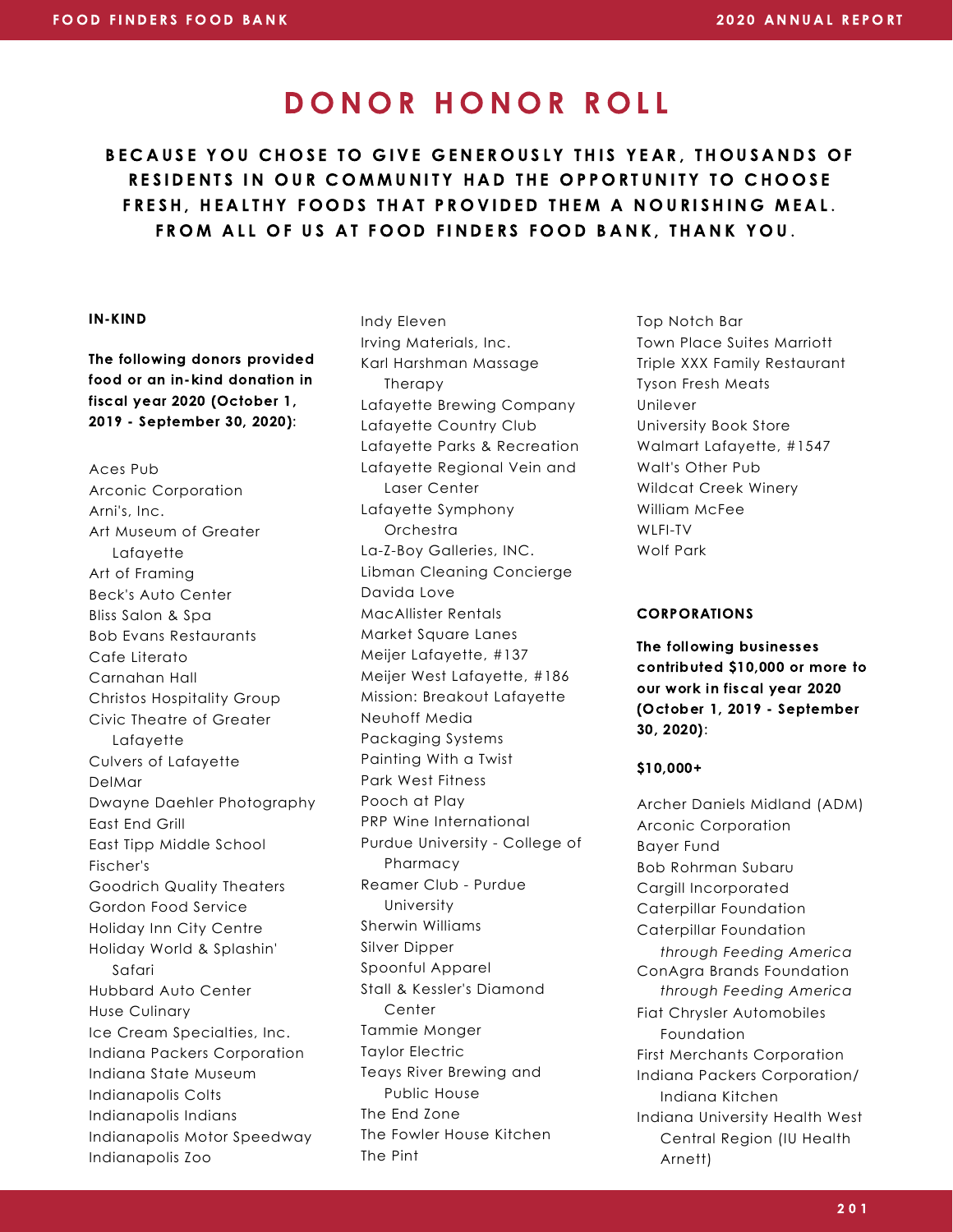BECAUSE YOU CHOSE TO GIVE GENEROUSLY THIS YEAR, THOUSANDS OF RESIDENTS IN OUR COMMUNITY HAD THE OPPORTUNITY TO CHOOSE FRESH. HEALTHY FOODS THAT PROVIDED THEM A NOURISHING MEAL. FROM ALL OF US AT FOOD FINDERS FOOD BANK, THANK YOU.

#### CORPORATIONS

#### \$10,000+ continued

Macy's/Bloomingdale's McKenzie Food, Inc./Kentucky Fried Chicken Old National Bank Old National Bank Foundation Scheumann Foundation Inc. Southwire Co, LLC *through* Subaru of America, Inc. Susan's Freeman Bay Tate and Lyle Ingredients Americas LLC Tempest Homes The Glick Fund The Kroger Co. Foundation The Walmart Foundation TJX Foundation *through* Tyson Foods *Feeding America through Feeding America through Feeding America Feeding America*

The following businesses contributed \$5,000 - \$9,999 to our work in fiscal year 2020 (October 1, 2019 - September 30, 2020):

Allstate Barash Law LLC **CareSource** Duke Energy Foundation Freckles Graphics of Lafayette INC

Kroger Central Division Milestone Contractors Norfolk Southern Foundation North Central Health Services Subaru of Indiana Automotive, Inc. Sushi Don The Mitchell Agency, Inc. Tucker Farms Valero Renewables Vectren Wabash National Corporation

The following businesses contributed \$1,000 - \$4,999 to our work in fiscal year 2020 (October 1, 2019 - September 30, 2020):

ACell Inc. Adecco Apollos Waters, LLC Arby's Foundation Ball Eggleston PC Blue Fox Heating & Cooling Carroll White REMC Casey's General Stores, Inc. Caterpillar, Inc. Centier Bank Ceres Solutions, LLP City Bus CoBank Darden Restaurant Group Evonik Corporation, Tippecanoe Laboratories Farm Credit Mid-America Farmers Insurance Feeding Indiana's Hungry, Inc. GBU Financial Life *through Feeding America through Feeding America*

General Mills through Feeding America Good Ranchers, LLC Greater Lafayette Auto Dealers Association Illinois Tool Works, INC. Industrial Federal Credit Union IQ Trim LLC Kettelhut Construction, Inc. Kirby Risk Corporation Kraft Heinz Co *through* Land O'Lakes Foundation, Inc. MacLellan Integrated Services Mobile Limb & Brace, Inc. Mulberry Cooperative Telephone Co. Pampered Chef through Feeding America Phronesis, Inc. Schweitzer Engineering Laboratories, Inc. Soller-Baker Funeral Home Subway Subway *through* **Target** Tate & Lyle - North Plant The National Group The Woodforest Charitable Foundation Tipmont REMC VS Engineering Walmart Bentonville, #100 Walmart Lafayette, #1547 Warren County Farm Bureau Wells Fargo Foundation White County Family Physicians *Feeding America Feeding America through Feeding America*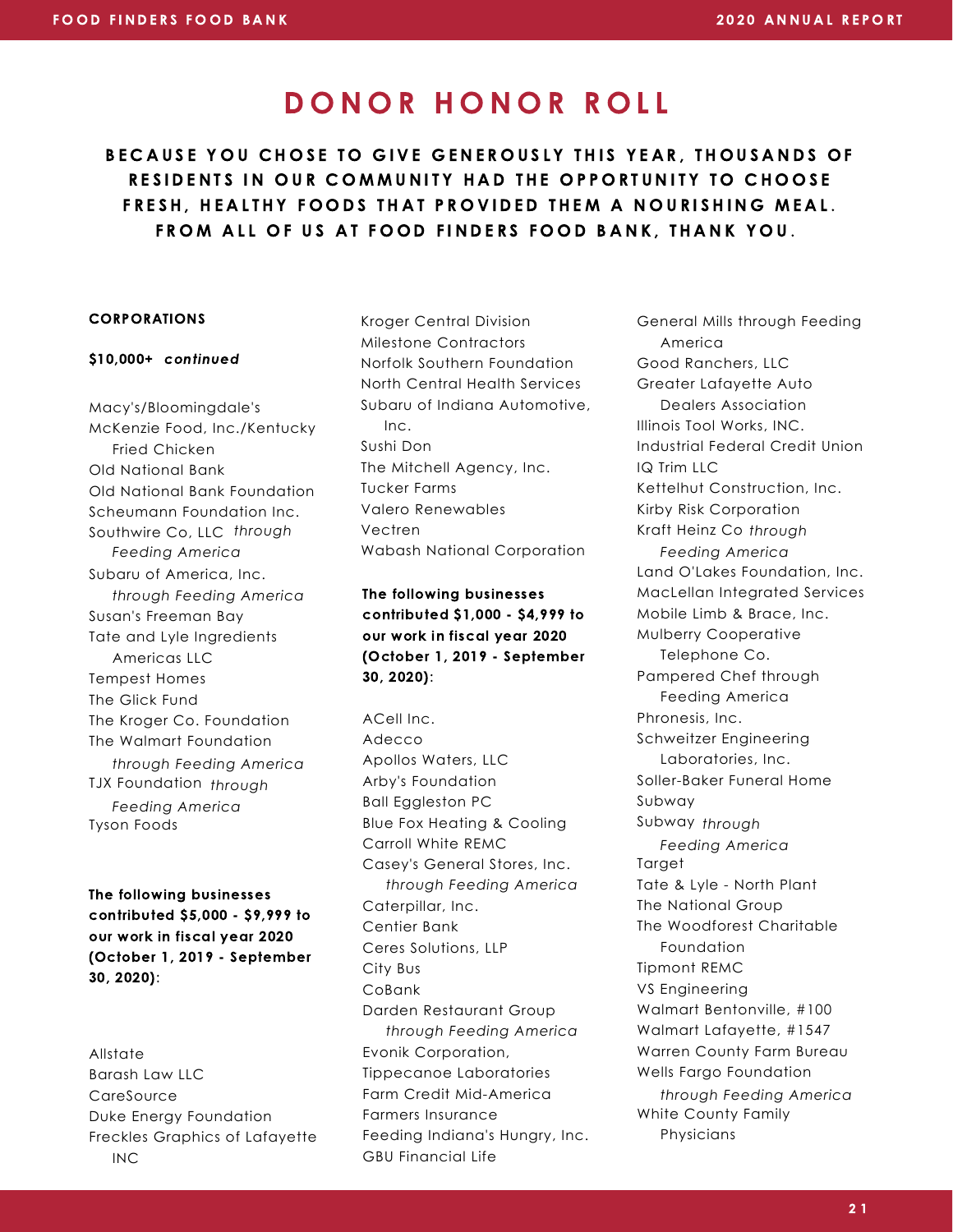BECAUSE YOU CHOSE TO GIVE GENEROUSLY THIS YEAR, THOUSANDS OF RESIDENTS IN OUR COMMUNITY HAD THE OPPORTUNITY TO CHOOSE FRESH. HEALTHY FOODS THAT PROVIDED THEM A NOURISHING MEAL. FROM ALL OF US AT FOOD FINDERS FOOD BANK, THANK YOU.

#### \$1,000 - \$4,999 continued

#### FOUNDATIONS

Wilmington Insurance Agency Inc Wilson Industrial Sales Co., Inc. WX Brands

The following foundations contributed \$10,000 or more to our work in fiscal year 2020 (October 1, 2019 - September 30, 2020):

#### CORPORATIONS

The following businesses contributed \$500 - \$999 to our work in fiscal year 2020 (October 1, 2019 - September 30, 2020):

BASF BTL Solutions LLC Cargill Hays and Sons Henry Poor Lumber Company Industrial Federal Credit Union One And All Peterson Crop Insurance, LLC Post Consumer Brands Ram Z's Emporium RME Insurance Spero Renewables, LLC Stallard & Schuh, Inc Strawridge Farms The Clorox Company The Springs at Lafayette TTG Equipment, LLC Walmart Optical Center #9065 Alfred J. McAllister & Dorothy N. McAllister Foundation Alpha Gamma Delta Foundation Coffin Family Foundation Community Foundation of Howard County Dr. Michael and Maria Hogan Charitable Fund Lafayette Rotary Club Foundation Negley Flinn Charitable Foundation SL Gimbel Foundation The Community Foundation of Greater Lafayette Western Indiana Community Foundation

The following foundations contributed \$5,000 - \$9,999 to our work in fiscal year 2020 (October 1, 2019 - September 30, 2020):

DeFouw Fund Lafayette Life Foundation The Overbeck Family Foundation, Inc

The following foundations contributed \$1,000 - \$4,999 to our work in fiscal year 2020 (October 1, 2019 - September 30, 2020):

Mort Family Foundation Fund of The Greater Cincinnati Foundation SIA Foundation The Mike and Patty Cassidy Spirit of Matthew 25:40 Endowment White County Community Foundation

The following foundations contributed \$500 - \$999 to our work in fiscal year 2020 (October 1, 2019 - September 30, 2020):

First Merchants Charitable Foundation, INC. The Future Keys Foundation

#### ORGANIZATIONS

The following organizations contributed \$10,000 or more to our work in fiscal year 2020 (October 1, 2019 - September 30, 2020):

Bauer Family Resources Feeding America Friends of Downtown, Inc. Lafayette Urban Ministry Montgomery Co Youth Service Bureau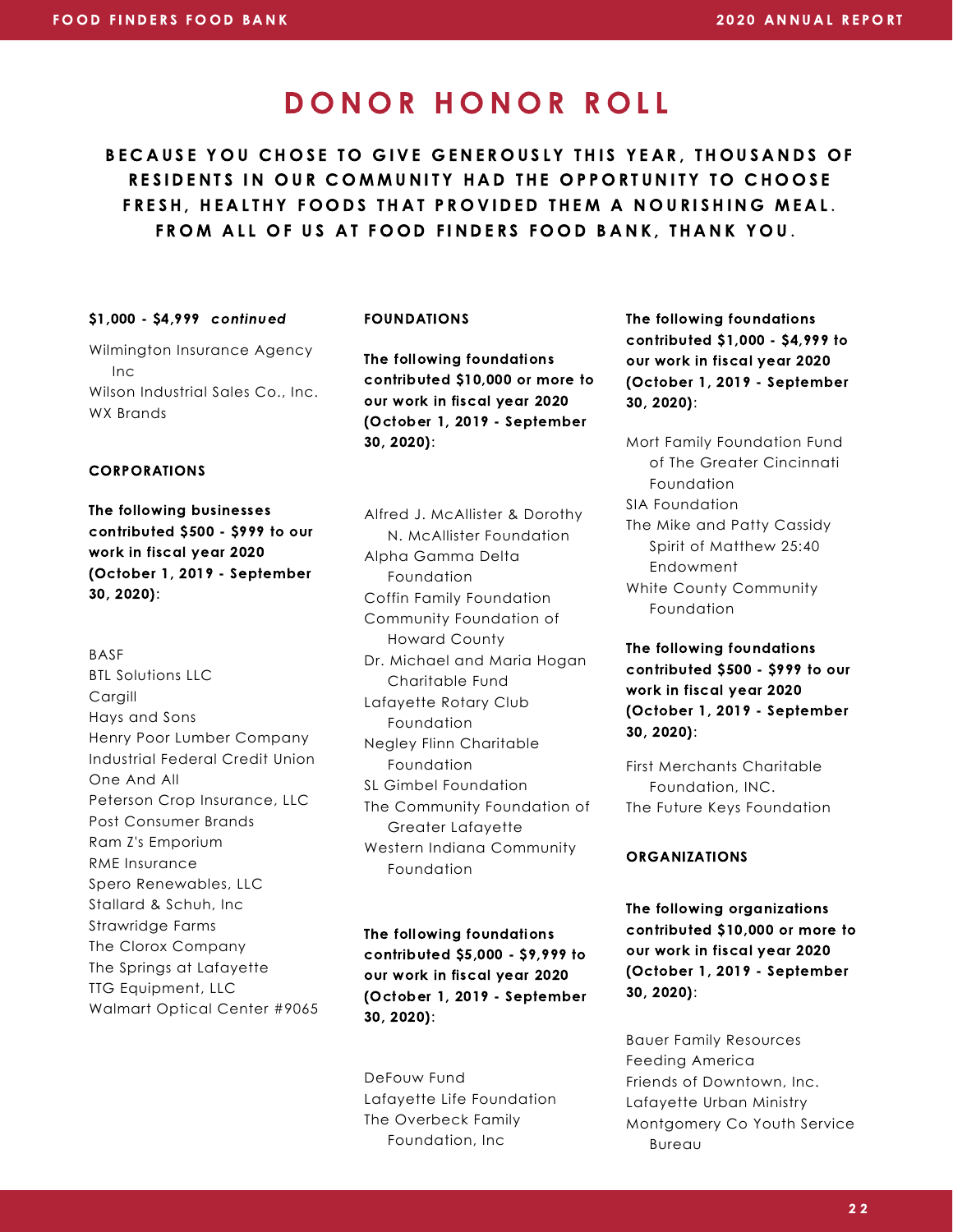BECAUSE YOU CHOSE TO GIVE GENEROUSLY THIS YEAR, THOUSANDS OF RESIDENTS IN OUR COMMUNITY HAD THE OPPORTUNITY TO CHOOSE FRESH. HEALTHY FOODS THAT PROVIDED THEM A NOURISHING MEAL. FROM ALL OF US AT FOOD FINDERS FOOD BANK, THANK YOU.

National Council on Aging United Way for Clinton County, Inc. United Way of Cass County United Way of Greater Lafayette United Way of Howard County United Way of Miami County, Inc. West Street Christian Church of Tipton White County United Way

#### **ORGANIZATIONS**

The following organizations contributed \$5,000 - \$9,999 to our work in fiscal year 2020 (October 1, 2019 - September 30, 2020):

American Reformed Church of **Demotte** Attica Consolidated School City of Logansport Community Christian Reformed Church of Demotte Community Ministries of Brook Delphi United Methodist Church Evangelical Covenant Church of Lafayette First Christian Church of Kokomo First Reformed Church of Wheatfield First United Methodist Church of West Lafayette

\$10,000+ continued Grace Fellowship Church of Demotte Grace United Methodist Church of Lafayette Rensselaer Area Ministerial Association Rochester Foursquare Church (Faith Outreach Center) Warren Central Elementary School West Lafayette Community Schools

> The following organizations contributed \$1,000 - \$4,999 to our work in fiscal year 2020 (October 1, 2019 - September 30, 2020):

Amboy Friends Church American Water Charitable Foundation Apostolic Christian Church of West Lafayette B.P.O. Elks, Lafayette Lodge NO. 143 Burnett Creek Elementary School Calvary Presbyterian Church of Logansport Carroll Buddy Bag Program Cass County Faith Ministries,  $\overline{L}$ Caston Education Center Center Township of Howard County Central Presbyterian Church of Lafayette

Christ United Methodist Church of Lafayette Community Reformed Church of Lafayette Crestview Community Church Dayton United Methodist Church Donnelly For Indiana Faith Covenant Church of God Federated Church Of West Lafayette First Church Of The Nazarene of Lafayette First United Methodist Church of Morocco Harrison High School Harrison Kiwanis Club Heartland Child Care Ministry of Lafayette Holy Trinity Lutheran Church Indiana Pork Producers Klondike Elementary School Klondike Middle School Lafayette Breakfast Optimist Club Lafayette Daybreak Rotary Lafayette Kiwanis Club Lafayette Kiwanis Foundation Mintonye Elementary PTO Monticello Christian Church, Inc. NALC Branch 466 Neighborhood Christian Chapel, Inc. of Lafayette North Newton School Corporation Our Savior Evangelical Lutheran Church of West Lafayette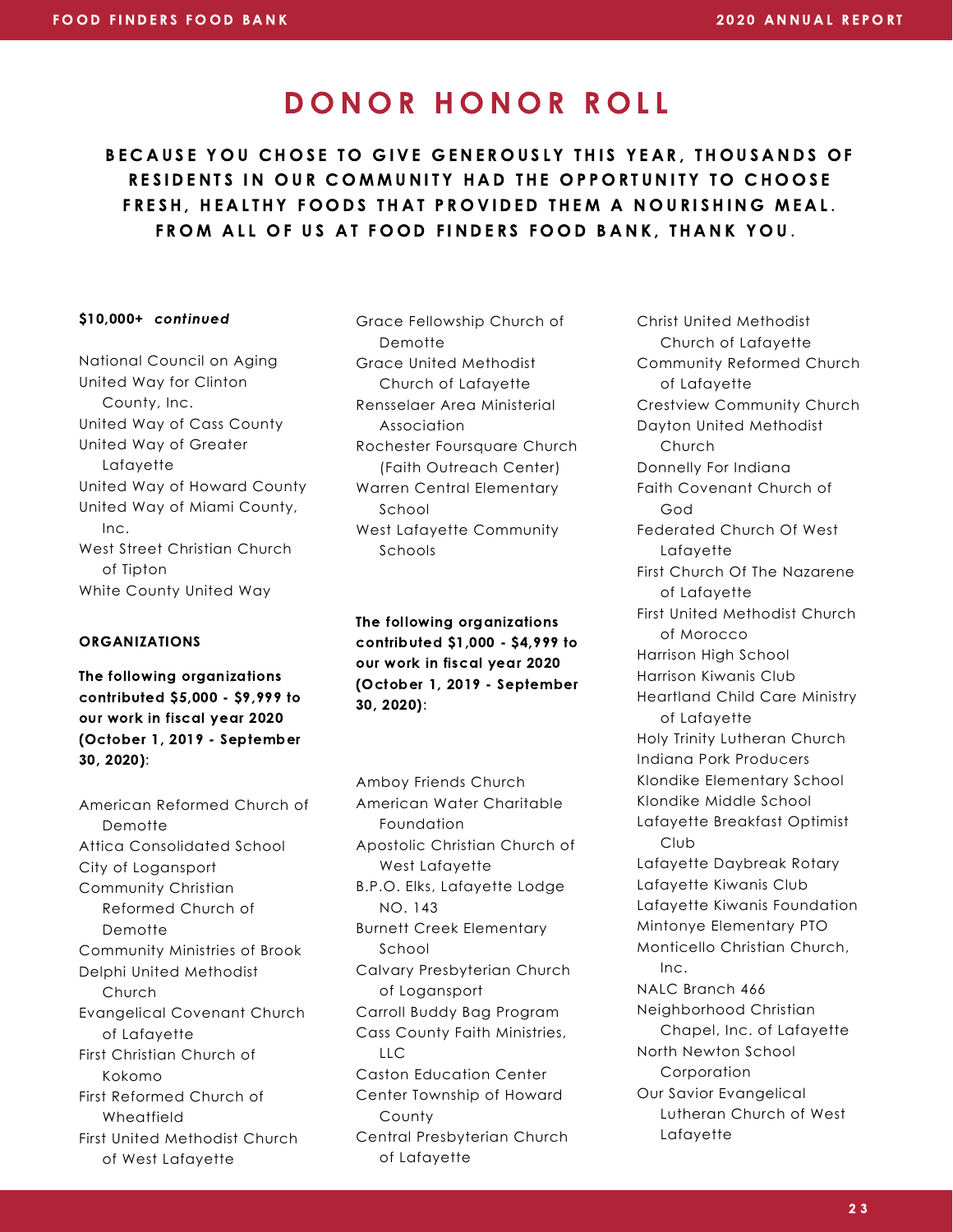BECAUSE YOU CHOSE TO GIVE GENEROUSLY THIS YEAR, THOUSANDS OF RESIDENTS IN OUR COMMUNITY HAD THE OPPORTUNITY TO CHOOSE FRESH. HEALTHY FOODS THAT PROVIDED THEM A NOURISHING MEAL. FROM ALL OF US AT FOOD FINDERS FOOD BANK, THANK YOU.

#### \$1,000 - \$4,999 continued

Parr Baptist Church of Rensselaer Pulaski County Human Services Rossville Methodist Church Shiloh Christian Church of Logansport St. John's Episcopal Church of Lafayette Stidham United Methodist Church Sunrise Christian Reformed Church of Lafayette Tecumseh Area Partnership, Inc The Central Indiana Region of the Porsche Club of America Tippecanoe County Sheriff's Office Trinity United Methodist Church of Lafayette Trinity Wesleyan Church of Tipton UAW Local 1302 Union Township Trustee Wabash Disc Golf Club Webb Chapel United Methodist Church of Logansport West Lafayette Police Department Wheatland Avenue United Methodist Church Winamac Church of the Nazarene Woodland Parent Advisory Council Word of Life Fellowship Church The following organizations contributed \$500 - \$999 to our work in fiscal year 2020 (October 1, 2019 - September 30, 2020):

Monticello United Methodist Church Monticello United Methodist Women Purdue University - Civil Engineering Student Advisory Council Sacred Heart Church of Remington Steuben Township Trustee Unitarian Universalist Church of West Lafayette United Way of Central Indiana Victory Christian Center Battle Ground Lions Club, Inc. Brookston United Methodist Church Church of the Brethren Women's Fellowship of **Burnettsville** Congress St. United Methodist Church of Lafayette Edgewood Club First Baptist Church of Burnettsville First Presbyterian Church of Monticello First Reformed Church Innovation Church Kappa Kappa Sigma Sorority Beta Chapter Lifesong Church, Inc. of Monticello

HUNGER HIKE SPONSORS

The following organizations contributed \$1,000 or more to the 2020 Hunger Hike.

#### \$1,000+

Ameriprise Financial Services Arconic Cook Medical Evonik Greyhouse Coffee Lafayette Life Foundation Meijer Old National Bank Sam's Club SIA Soller-Baker Funeral Home Tipmont REMC University Bookstore

> We make every effort to ensure our records are accurate—and sincerely apologize for any unforeseen errors.

If you feel as though you have been overlooked or find a mistake, please contact our Development **Department** at 765.471.0062.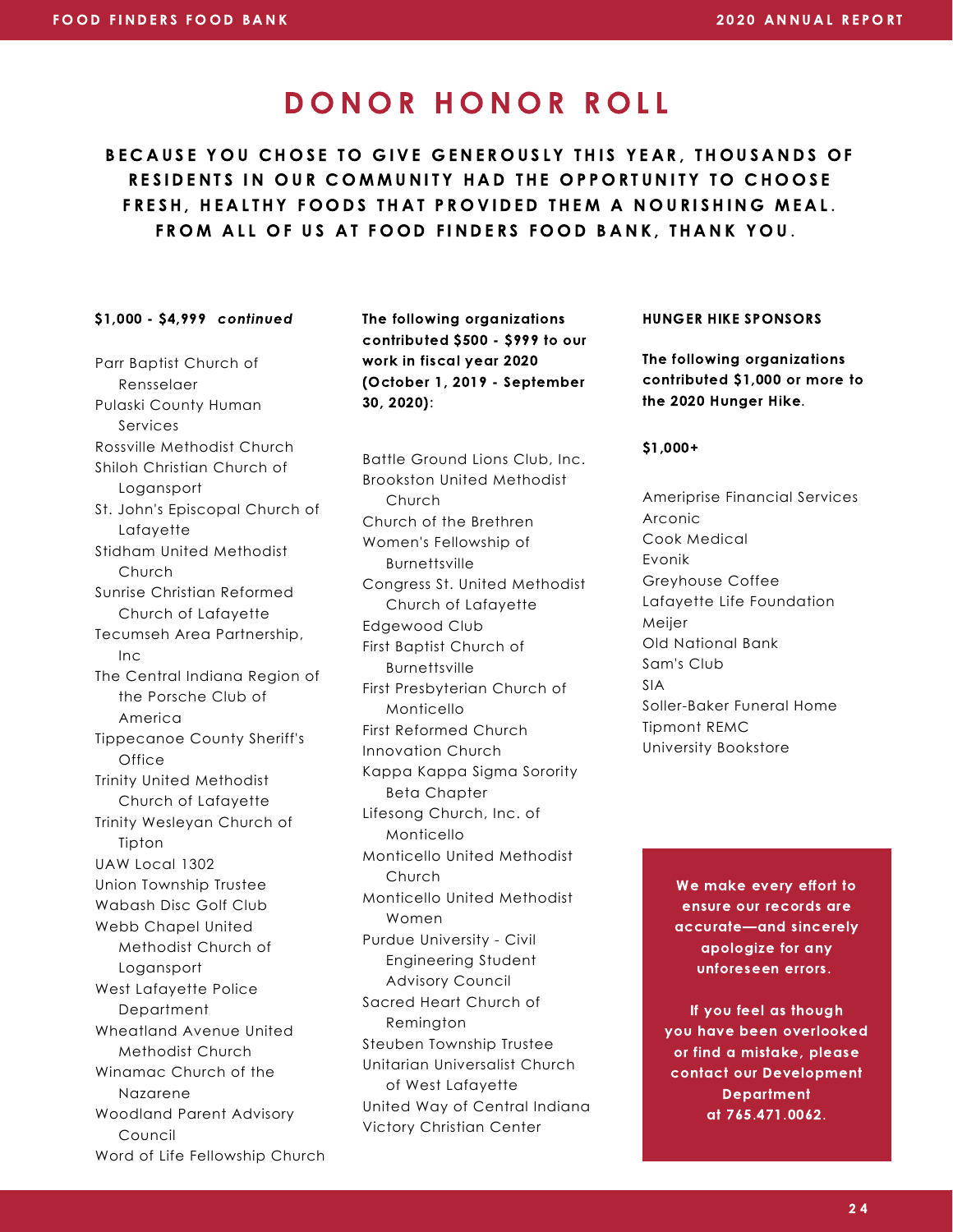### FINANCIAL SNAPSHOT

### **Operating Budget**

October 2019 - September 2020

#### **Revenues**

|              | \$ | 394,700     |
|--------------|----|-------------|
|              | \$ | 255,000     |
|              | \$ | 580,000     |
|              | \$ | 410,800     |
|              | \$ | 221,000     |
|              |    |             |
|              | \$ | 213,500     |
|              | \$ | 425,000     |
|              | \$ | 77,500      |
|              | \$ | 300,000     |
|              | \$ | 13,500      |
|              | \$ | 100,000     |
|              | S  | 3,000       |
| <b>TOTAL</b> |    | \$2,994,000 |
|              |    |             |
|              |    |             |

#### **Expenses**

| <b>Payroll Expense</b>                       | \$ | 1,262,647 |
|----------------------------------------------|----|-----------|
| <b>Employee Benefits</b>                     | \$ | 263,185   |
| <b>General &amp; Administrative Expenses</b> | \$ | 112,050   |
| <b>Operating Expenses</b>                    | \$ | 323,625   |
| <b>Program Expenses</b>                      | \$ | 557,043   |
| <b>Network Dues</b>                          | \$ | 15,200    |
| <b>Bad Debt Expense</b>                      | \$ |           |
| Cost of Food:                                |    |           |
| <b>Purchased Product</b>                     | \$ | 270,000   |
| Fees and Repackaging Costs                   | \$ | 160,000   |
| <b>Reserves</b>                              | \$ | 30,000    |
| <b>Miscellaneous Expenses</b>                |    | 250       |
| <b>TOTAL</b>                                 | S. | 2,994,000 |